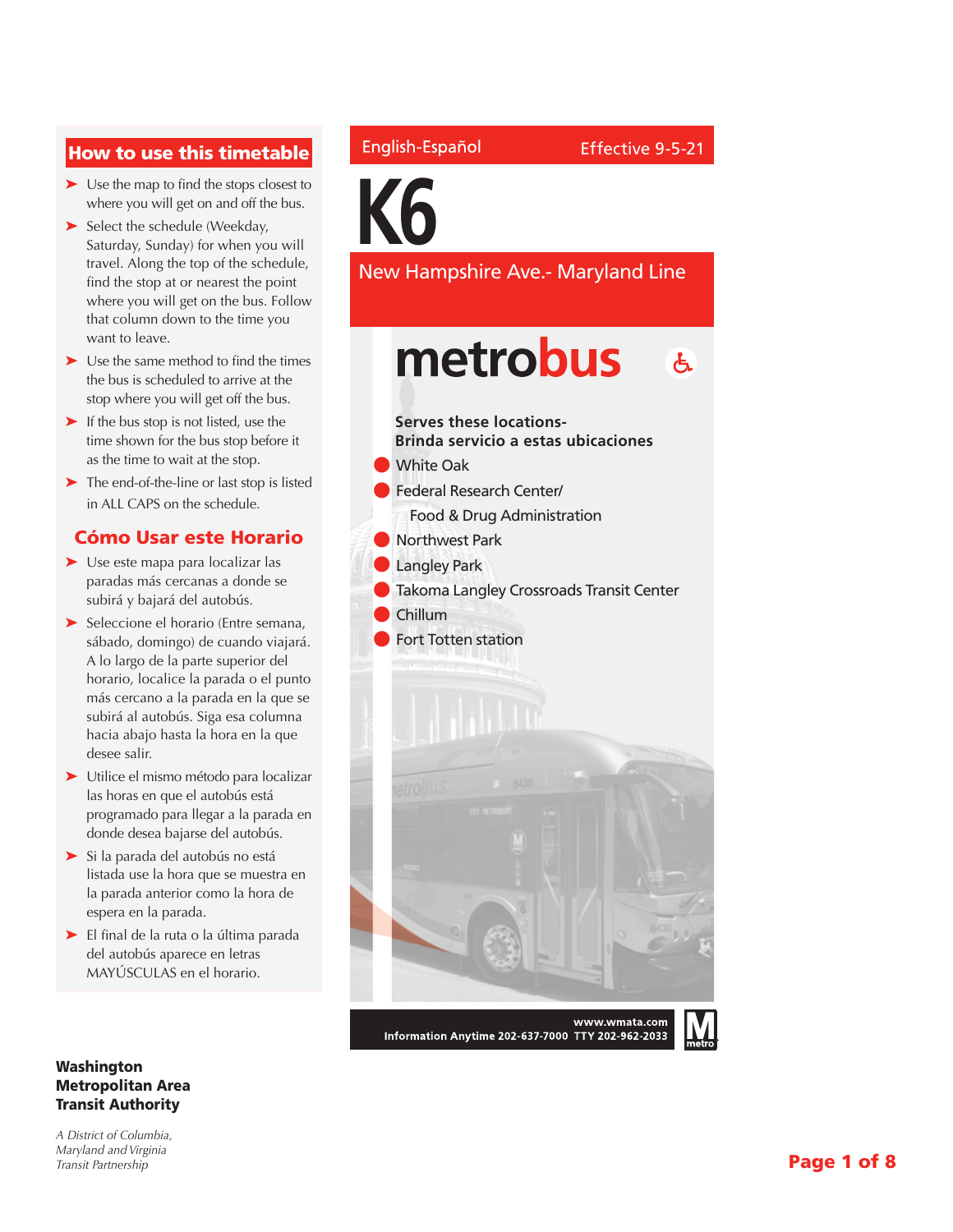# **K6** New Hampshire Ave.- Maryland Line

# **Effective Sunday, September 5, 2021 A partir del domingo, 5 de septiembre de 2021**

**K6** For route and schedule information **Call 202-637-7000 New Hampshire Ave.-Maryland Line**  www.wmata.com OLD FOLUMBIA PIKE COLUM MD RT 29 **WHITE OAK** STEWA<sub>P</sub> CENTER SHOP LANE LOCKWOOD DR **WHITE OAK SHOPPING CENTER ENDING:** M RT 650 MAHAN RD **FOOD & DRUG Legend** SCHIMDLER DR **— Metrorail Station** NEW HAMPSHIRE AVE **— Terminal Stands HILLANDALE** POWDER MILL RD  $B_{ELTWA}$ **MD RT 650 Guaranteed Ride Home**<br>
When you kee Methodis or Methodial to work,<br>
wou are eligible to participate in the free Commuter<br>
comencion Guaranteed Ride Home Program<br>
The program will get you home in the event of a<br>
presonal AVENEL RD **PTHAMPTON NORTHWEST PARK** FOX ST SOUTHAMPTON DR NEW HAMps<sub>tane</sub> MERRIMAC D<sub>R</sub> LEBANON ST **LANGLEY** UNIVERSITY <sup>93</sup> **KIRKLYNN AVE**  BLVD **MD MD RT 650 AN ALLEN MD RT 411** BEL<sub>E</sub> POPLAR AVE RAY RD EASTERN AVE **CHILLUM** RITTENHOUSE ST NEW HAMPSHIRE AVE **DC RIGGS RD** MISSOURI AVE NORTH CAPITOL ST 1st PL CAPITOI  $\mathbf N$ NORTH **FORT TOTTEN STATION WMATA** ©2016 For information regarding this map contact <R•A•D•S>.

### Page 2 of 8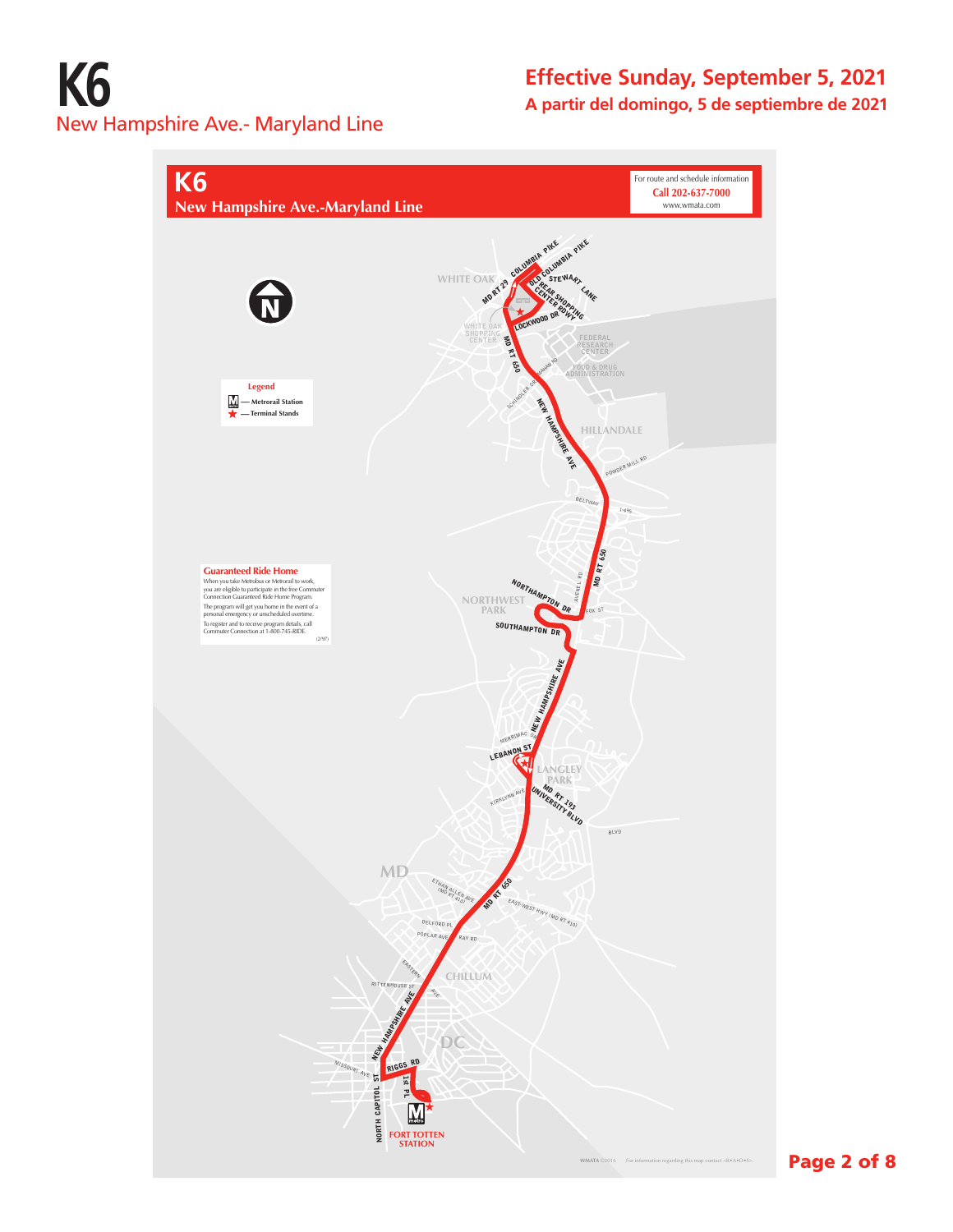# **K6**

New Hampshire Ave.- Maryland Line

**Southbound To Fort Totten station** 

#### Monday thru Friday — De Lunes a viernes

|                                  | Lockwood           |                      |                   |                            |                |                |
|----------------------------------|--------------------|----------------------|-------------------|----------------------------|----------------|----------------|
|                                  | Dr. &              |                      |                   | New                        |                |                |
|                                  | shopping<br>center | Northampton<br>Dr. & | Takoma<br>Langley | Hampshire<br>&             | Riggs Rd.      | <b>FORT</b>    |
|                                  | exit               | Avenel Rd.           | Crossroads        | Eastern                    | & North        | <b>TOTTEN</b>  |
| Route                            | (White             | (Northwest           | <b>Transit</b>    | Aves.                      | Capitol St.    |                |
| Number                           | Oak)               | Park)                | Center            | (Chillum)                  | NE             | M              |
|                                  |                    | <b>AM Service</b>    |                   | <b>Servicio matutino</b>   |                |                |
| K <sub>6</sub>                   | $\overline{a}$     | $\overline{a}$       | 5:03              | 5:12                       | 5:17           | 5:19           |
| K <sub>6</sub>                   | 4:58               | 5:08                 | 5:15              | 5:24                       | 5:29           | 5:31           |
| K6<br>K <sub>6</sub>             | 5:10<br>5:22       | 5:20<br>5:32         | 5:27<br>5:39      | 5:36<br>5:48               | 5:41<br>5:53   | 5:43<br>5:55   |
| K6                               | 5:34               | 5:44                 | 5:51              | 6:00                       | 6:05           | 6:07           |
| K <sub>6</sub>                   | 5:46               | 5:56                 | 6:03              | 6:12                       | 6:17           | 6:19           |
| K6                               | 5:58               | 6:08                 | 6:15              | 6:24                       | 6:29           | 6:31           |
| K <sub>6</sub>                   | 6:10               | 6:20                 | 6:27              | 6:36                       | 6:41           | 6:43           |
| K6                               | 6:17               | 6:28                 | 6:37              | 6:47                       | 6:53           | 6:55           |
| K <sub>6</sub>                   | 6:29               | 6:40                 | 6:49              | 6:59                       | 7:05           | 7:07           |
| K6                               | 6:37               | 6:50                 | 6:58              | 7:08                       | 7:17           | 7:19           |
| K <sub>6</sub>                   | 6:53               | 7:04                 | 7:13              | 7:23                       | 7:29           | 7:31           |
| K6                               | 7:00               | 7:13                 | 7:21              | 7:31                       | 7:40           | 7:42           |
| K <sub>6</sub>                   | 7:11               | 7:24                 | 7:32              | 7:42                       | 7:51           | 7:53           |
| K6                               | 7:22               | 7:35                 | 7:43              | 7:53                       | 8:02           | 8:04           |
| K <sub>6</sub>                   | 7:35               | 7:48                 | 7:55              | 8:06                       | 8:13           | 8:15           |
| K6<br>K <sub>6</sub>             | 7:47<br>7:59       | 8:00                 | 8:07              | 8:18                       | 8:25           | 8:27           |
| K6                               | 8:11               | 8:12<br>8:24         | 8:19<br>8:31      | 8:30<br>8:42               | 8:37<br>8:49   | 8:39<br>8:51   |
| K <sub>6</sub>                   | 8:21               | 8:34                 | 8:41              | 8:52                       | 8:59           | 9:01           |
| K6                               | 8:33               | 8:46                 | 8:53              | 9:04                       | 9:11           | 9:13           |
| K <sub>6</sub>                   | 8:45               | 8:58                 | 9:05              | 9:16                       | 9:23           | 9:25           |
| K6                               | 8:55               | 9:08                 | 9:15              | 9:26                       | 9:33           | 9:35           |
| K <sub>6</sub>                   | 9:05               | 9:18                 | 9:25              | 9:36                       | 9:43           | 9:45           |
| K6                               | 9:15               | 9:28                 | 9:35              | 9:46                       | 9:53           | 9:55           |
| K <sub>6</sub>                   | 9:25               | 9:38                 | 9:45              | 9:56                       | 10:03          | 10:05          |
| K6                               | 9:35               | 9:48                 | 9:55              | 10:06                      | 10:13          | 10:15          |
| K <sub>6</sub>                   | 9:45               | 9:58                 | 10:05             | 10:16                      | 10:23          | 10:25          |
| K6                               | 9:55               | 10:08                | 10:15             | 10:26                      | 10:33          | 10:35          |
| K <sub>6</sub>                   | 10:05              | 10:18                | 10:25             | 10:36                      | 10:43          | 10:45          |
| K6<br>K <sub>6</sub>             | 10:15<br>10:25     | 10:28<br>10:38       | 10:35             | 10:46<br>10:56             | 10:53          | 10:55<br>11:05 |
| K6                               | 10:35              | 10:48                | 10:45<br>10:55    | 11:06                      | 11:03<br>11:13 | 11:15          |
| K <sub>6</sub>                   | 10:45              | 10:58                | 11:05             | 11:16                      | 11:23          | 11:25          |
| K6                               | 10:55              | 11:08                | 11:15             | 11:26                      | 11:33          | 11:35          |
| K <sub>6</sub>                   | 11:05              | 11:18                | 11:25             | 11:36                      | 11:43          | 11:45          |
| K6                               | 11:15              | 11:28                | 11:35             | 11:46                      | 11:53          | 11:55          |
| K <sub>6</sub>                   | 11:25              | 11:38                | 11:45             | 11:56                      | 12:03          | 12:05          |
| K6                               | 11:35              | 11:48                | 11:55             | 12:06                      | 12:13          | 12:15          |
| K <sub>6</sub>                   | 11:45              | 11:58                | 12:05             | 12:16                      | 12:23          | 12:25          |
| K6                               | 11:55              | 12:08                | 12:15             | 12:26                      | 12:33          | 12:35          |
|                                  |                    | <b>PM Service -</b>  |                   | <b>Servicio vespertino</b> |                |                |
| K <sub>6</sub>                   | 12:05              | 12:18                | 12:25             | 12:36                      | 12:43          | 12:45          |
| K <sub>6</sub><br>K <sub>6</sub> | 12:15<br>12:25     | 12:28                | 12:35             | 12:46                      | 12:53          | 12:55          |
| K <sub>6</sub>                   | 12:35              | 12:38<br>12:48       | 12:45<br>12:55    | 12:56<br>1:06              | 1:03<br>1:13   | 1:05<br>1:15   |
| K <sub>6</sub>                   | 12:45              | 12:58                | 1:05              | 1:16                       | 1:23           | 1:25           |
| K <sub>6</sub>                   | 12:55              | 1:08                 | 1:15              | 1:26                       | 1:33           | 1:35           |
| K6                               | 1:05               | 1:18                 | 1:25              | 1:36                       | 1:43           | 1:45           |
| K <sub>6</sub>                   | 1:15               | 1:28                 | 1:35              | 1:46                       | 1:53           | 1:55           |
| K <sub>6</sub>                   | 1:25               | 1:38                 | 1:45              | 1:56                       | 2:03           | 2:05           |
| K <sub>6</sub>                   | 1:35               | 1:48                 | 1:55              | 2:06                       | 2:13           | 2:15           |

# **Effective Sunday, September 5, 2021 A partir del domingo, 5 de septiembre de 2021**

# **Southbound To Fort Totten station**

| <b>Monday thru Friday</b> |                                                                   |                                                            |                                                             |                                                        |                                                  |                                   |  |  |  |  |
|---------------------------|-------------------------------------------------------------------|------------------------------------------------------------|-------------------------------------------------------------|--------------------------------------------------------|--------------------------------------------------|-----------------------------------|--|--|--|--|
|                           |                                                                   |                                                            | De Lunes a viernes                                          |                                                        |                                                  |                                   |  |  |  |  |
| Route<br>Number           | Lockwood<br>Dr. &<br>shopping<br>center<br>exit<br>(White<br>Oak) | Northampton<br>Dr. &<br>Avenel Rd.<br>(Northwest<br>Park)  | Takoma<br>Langley<br>Crossroads<br><b>Transit</b><br>Center | New<br>Hampshire<br>&<br>Eastern<br>Aves.<br>(Chillum) | Riggs Rd.<br>& North<br>Capitol St.<br><b>NE</b> | <b>FORT</b><br><b>TOTTEN</b><br>M |  |  |  |  |
|                           |                                                                   | <b>PM Service -</b>                                        |                                                             | - Servicio vespertino                                  |                                                  |                                   |  |  |  |  |
| K <sub>6</sub>            | 1:45                                                              | 1:58                                                       | 2:05                                                        | 2:16                                                   | 2:23                                             | 2:25                              |  |  |  |  |
| K <sub>6</sub><br>K6      | 1:55<br>2:05                                                      | 2:08<br>2:18                                               | 2:15<br>2:25                                                | 2:26<br>2:36                                           | 2:33<br>2:43                                     | 2:35<br>2:45                      |  |  |  |  |
| K <sub>6</sub>            | 2:16                                                              | 2:30                                                       | 2:37                                                        | 2:48                                                   | 2:55                                             | 2:58                              |  |  |  |  |
| K6                        | 2:23                                                              | 2:37                                                       | 2:44                                                        | 2:55                                                   | 3:02                                             | 3:05                              |  |  |  |  |
| K <sub>6</sub>            | 2:33                                                              | 2:47                                                       | 2:54                                                        | 3:05                                                   | 3:12                                             | 3:15                              |  |  |  |  |
| K6                        | 2:43                                                              | 2:57                                                       | 3:04                                                        | 3:15                                                   | 3:22                                             | 3:25                              |  |  |  |  |
| K <sub>6</sub>            | 2:53                                                              | 3:07                                                       | 3:14                                                        | 3:25                                                   | 3:32                                             | 3:35                              |  |  |  |  |
| K6                        | 3:03                                                              | 3:17                                                       | 3:24                                                        | 3:35                                                   | 3:42                                             | 3:45                              |  |  |  |  |
| K <sub>6</sub>            | 3:13                                                              | 3:27                                                       | 3:34                                                        | 3:45                                                   | 3:52                                             | 3:55                              |  |  |  |  |
| K6                        | 3:23                                                              | 3:37                                                       | 3:44                                                        | 3:55                                                   | 4:02                                             | 4:05                              |  |  |  |  |
| K <sub>6</sub><br>K6      | 3:33<br>3:43                                                      | 3:47<br>3:57                                               | 3:54<br>4:04                                                | 4:05<br>4:15                                           | 4:12<br>4:22                                     | 4:15<br>4:25                      |  |  |  |  |
| K <sub>6</sub>            | 3:53                                                              | 4:07                                                       | 4:14                                                        | 4:25                                                   | 4:32                                             | 4:35                              |  |  |  |  |
| K6                        | 4:03                                                              | 4:17                                                       | 4:24                                                        | 4:35                                                   | 4:42                                             | 4:45                              |  |  |  |  |
| K <sub>6</sub>            | 4:13                                                              | 4:27                                                       | 4:34                                                        | 4:45                                                   | 4:52                                             | 4:55                              |  |  |  |  |
| K6                        | 4:23                                                              | 4:37                                                       | 4:44                                                        | 4:55                                                   | 5:02                                             | 5:05                              |  |  |  |  |
| K <sub>6</sub>            | 4:33                                                              | 4:47                                                       | 4:54                                                        | 5:05                                                   | 5:12                                             | 5:15                              |  |  |  |  |
| K6                        | 4:43                                                              | 4:57                                                       | 5:04                                                        | 5:15                                                   | 5:22                                             | 5:25                              |  |  |  |  |
| K <sub>6</sub>            | 4:53                                                              | 5:07                                                       | 5:14                                                        | 5:25                                                   | 5:32                                             | 5:35                              |  |  |  |  |
| K6                        | 5:03                                                              | 5:17                                                       | 5:24                                                        | 5:35                                                   | 5:42                                             | 5:45                              |  |  |  |  |
| K <sub>6</sub><br>K6      | 5:13                                                              | 5:27                                                       | 5:34                                                        | 5:45                                                   | 5:52                                             | 5:55                              |  |  |  |  |
| K <sub>6</sub>            | 5:23<br>5:33                                                      | 5:37<br>5:47                                               | 5:44<br>5:54                                                | 5:55<br>6:05                                           | 6:02<br>6:12                                     | 6:05<br>6:15                      |  |  |  |  |
| K6                        | 5:47                                                              | 6:00                                                       | 6:07                                                        | 6:17                                                   | 6:23                                             | 6:25                              |  |  |  |  |
| K <sub>6</sub>            | 5:59                                                              | 6:12                                                       | 6:19                                                        | 6:29                                                   | 6:35                                             | 6:37                              |  |  |  |  |
| K6                        | 6:11                                                              | 6:24                                                       | 6:31                                                        | 6:41                                                   | 6:47                                             | 6:49                              |  |  |  |  |
| K <sub>6</sub>            | 6:23                                                              | 6:36                                                       | 6:43                                                        | 6:53                                                   | 6:59                                             | 7:01                              |  |  |  |  |
| K6                        | 6:35                                                              | 6:48                                                       | 6:55                                                        | 7:05                                                   | 7:11                                             | 7:13                              |  |  |  |  |
| K <sub>6</sub>            | 6:47                                                              | 7:00                                                       | 7:07                                                        | 7:17                                                   | 7:23                                             | 7:25                              |  |  |  |  |
| K6                        | 6:59                                                              | 7:12                                                       | 7:19                                                        | 7:29                                                   | 7:35                                             | 7:37                              |  |  |  |  |
| K <sub>6</sub><br>K6      | 7:11<br>7:23                                                      | 7:24<br>7:36                                               | 7:31<br>7:43                                                | 7:41<br>7:53                                           | 7:47<br>7:59                                     | 7:49                              |  |  |  |  |
| K <sub>6</sub>            | 7:35                                                              | 7:48                                                       | 7:55                                                        | 8:05                                                   | 8:11                                             | 8:01<br>8:13                      |  |  |  |  |
| K6                        | 7:47                                                              | 8:00                                                       | 8:07                                                        | 8:17                                                   | 8:23                                             | 8:25                              |  |  |  |  |
| K <sub>6</sub>            | 7:59                                                              | 8:12                                                       | 8:19                                                        | 8:29                                                   | 8:35                                             | 8:37                              |  |  |  |  |
| K6                        | 8:11                                                              | 8:24                                                       | 8:31                                                        | 8:41                                                   | 8:47                                             | 8:49                              |  |  |  |  |
| K <sub>6</sub>            | 8:23                                                              | 8:36                                                       | 8:43                                                        | 8:53                                                   | 8:59                                             | 9:01                              |  |  |  |  |
| K6                        | 8:35                                                              | 8:48                                                       | 8:55                                                        | 9:05                                                   | 9:11                                             | 9:13                              |  |  |  |  |
| K <sub>6</sub>            | 8:47                                                              | 9:00                                                       | 9:07                                                        | 9:17                                                   | 9:23                                             | 9:25                              |  |  |  |  |
| K6<br>K <sub>6</sub>      | 9:07                                                              | 9:18                                                       | 9:23                                                        | 9:31                                                   | 9:35                                             | 9:37<br>9:57                      |  |  |  |  |
| K <sub>6</sub>            | 9:27<br>9:57                                                      | 9:38<br>10:08                                              | 9:43<br>10:13                                               | 9:51<br>10:21                                          | 9:55<br>10:25                                    | 10:27                             |  |  |  |  |
| K <sub>6</sub>            | 10:27                                                             | 10:38                                                      | 10:43                                                       | 10:51                                                  | 10:55                                            | 10:57                             |  |  |  |  |
| K6                        | 10:57                                                             | 11:08                                                      | 11:13                                                       | 11:21                                                  | 11:25                                            | 11:27                             |  |  |  |  |
| K <sub>6</sub>            | 11:34                                                             | 11:43                                                      | 11:47                                                       | 11:53                                                  | 11:57                                            | 11:59                             |  |  |  |  |
|                           |                                                                   | After Midnight Service — Servicio después de la medianoche |                                                             |                                                        |                                                  |                                   |  |  |  |  |
| K <sub>6</sub>            | 12:05                                                             | 12:14                                                      | 12:18                                                       | 12:24                                                  | 12:28                                            | 12:30                             |  |  |  |  |
| K <sub>6</sub>            | 12:38                                                             | 12:47                                                      | 12:51                                                       | 12:57                                                  | 1:01                                             | 1:03                              |  |  |  |  |
| K6<br>K <sub>6</sub>      | 1:06<br>1:38                                                      | 1:15<br>1:47                                               | 1:19<br>1:51                                                | 1:25<br>1:57                                           | 1:29<br>2:01                                     | 1:31<br>2:03                      |  |  |  |  |
|                           |                                                                   |                                                            |                                                             |                                                        |                                                  |                                   |  |  |  |  |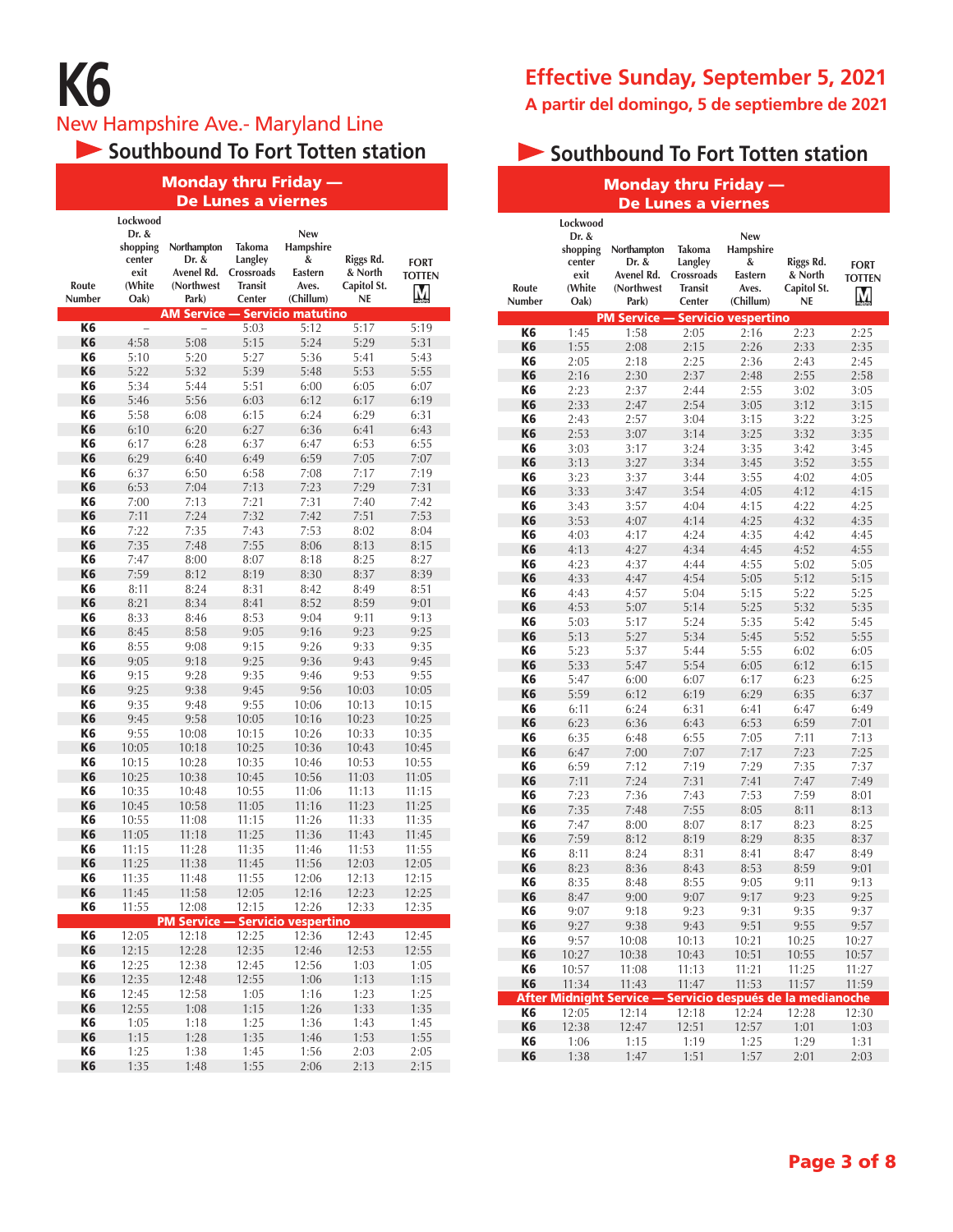# **Northbound To White Oak**

#### Monday thru Friday — De Lunes a viernes

| Route<br>Number | Fort<br><b>Totten</b><br>М | Riggs Rd.<br>& North<br>Capitol St.<br>NE | New<br>Hamp-<br>shire<br>&<br>Eastern<br>Aves.<br>(Chillum) | <b>Takoma</b><br>Langley<br>Crossroads<br><b>Transit</b><br>Center | North-<br>ampton<br>Dr. &<br><b>New</b><br>Hampshire<br>Ave.<br>(Northwest<br>Park) | <b>White Oak</b><br><b>Shopping</b><br>Center<br>(WHITE<br>OAK) |
|-----------------|----------------------------|-------------------------------------------|-------------------------------------------------------------|--------------------------------------------------------------------|-------------------------------------------------------------------------------------|-----------------------------------------------------------------|
|                 |                            | <b>AM Service</b>                         |                                                             | <b>Servicio matutino</b>                                           |                                                                                     |                                                                 |
| K <sub>6</sub>  | 5:15                       | 5:20                                      | 5:23                                                        | 5:29                                                               | 5:38                                                                                | 5:54                                                            |
| K <sub>6</sub>  | 5:27                       | 5:32                                      | 5:35                                                        | 5:41                                                               | 5:50                                                                                | 6:06                                                            |
| K <sub>6</sub>  | 5:39                       | 5:44                                      | 5:47                                                        | 5:53                                                               | 6:02                                                                                | 6:18                                                            |
| K <sub>6</sub>  | 5:51                       | 5:56                                      | 5:59                                                        | 6:05                                                               | 6:14                                                                                | 6:30                                                            |
| K <sub>6</sub>  | 6:03                       | 6:08                                      | 6:12                                                        | 6:21                                                               | 6:30                                                                                | 6:47                                                            |
| K <sub>6</sub>  | 6:15                       | 6:20                                      | 6:24                                                        | 6:33                                                               | 6:42                                                                                | 6:59                                                            |
| K6              | 6:27                       | 6:32                                      | 6:36                                                        | 6:45                                                               | 6:54                                                                                | 7:11                                                            |
| <b>K6</b>       | 6:39                       | 6:44                                      | 6:48                                                        | 6:57                                                               | 7:06                                                                                | 7:23                                                            |
| K <sub>6</sub>  | 6:51                       | 6:56                                      | 7:00                                                        | 7:09                                                               | 7:18                                                                                | 7:35                                                            |
| K <sub>6</sub>  | 7:03                       | 7:08                                      | 7:12                                                        | 7:21                                                               | 7:30                                                                                | 7:47                                                            |
| K <sub>6</sub>  | 7:15                       | 7:21                                      | 7:26                                                        | 7:37                                                               | 7:47                                                                                | 8:02                                                            |
| K <sub>6</sub>  | 7:27                       | 7:33                                      | 7:38                                                        | 7:49                                                               | 7:59                                                                                | 8:14                                                            |
| K <sub>6</sub>  | 7:39                       | 7:44                                      | 7:48                                                        | 7:57                                                               | 8:06                                                                                | 8:23                                                            |
| <b>K6</b>       | 7:51                       | 7:57                                      | 8:02                                                        | 8:13                                                               | 8:23                                                                                | 8:38                                                            |
| K <sub>6</sub>  | 8:03                       | 8:09                                      | 8:14                                                        | 8:25                                                               | 8:35                                                                                | 8:50                                                            |
| K <sub>6</sub>  | 8:15                       | 8:21                                      | 8:26                                                        | 8:37                                                               | 8:47                                                                                | 9:02                                                            |
| K <sub>6</sub>  | 8:27                       | 8:33                                      | 8:38                                                        | 8:49                                                               | 8:59                                                                                | 9:14                                                            |
| K <sub>6</sub>  | 8:39                       | 8:45                                      | 8:50                                                        | 9:01                                                               | 9:11                                                                                | 9:26                                                            |
| K <sub>6</sub>  | 8:51                       | 8:57                                      | 9:02                                                        | 9:13                                                               | 9:23                                                                                | 9:38                                                            |
| K <sub>6</sub>  | 9:03                       | 9:09                                      | 9:14                                                        | 9:25                                                               | 9:35                                                                                | 9:50                                                            |
| K <sub>6</sub>  | 9:15                       | 9:21                                      | 9:26                                                        | 9:37                                                               | 9:47                                                                                | 10:02                                                           |
| K <sub>6</sub>  | 9:27                       | 9:33                                      | 9:38                                                        | 9:49                                                               | 9:59                                                                                | 10:14                                                           |
| K <sub>6</sub>  | 9:39                       | 9:45                                      | 9:50                                                        | 10:01                                                              | 10:11                                                                               | 10:26                                                           |
| <b>K6</b>       | 9:51                       | 9:57                                      | 10:02                                                       | 10:13                                                              | 10:23                                                                               | 10:38                                                           |
| K <sub>6</sub>  | 10:03                      | 10:09                                     | 10:14                                                       | 10:25                                                              | 10:35                                                                               | 10:50                                                           |
| K <sub>6</sub>  | 10:15                      | 10:21                                     | 10:26                                                       | 10:37                                                              | 10:47                                                                               | 11:02                                                           |
| K <sub>6</sub>  | 10:25                      | 10:31                                     | 10:36                                                       | 10:47                                                              | 10:57                                                                               | 11:12                                                           |
| K <sub>6</sub>  | 10:35                      | 10:41                                     | 10:46                                                       | 10:57                                                              | 11:07                                                                               | 11:22                                                           |
| K6              | 10:45                      | 10:51                                     | 10:56                                                       | 11:07                                                              | 11:17                                                                               | 11:32                                                           |
| <b>K6</b>       | 10:55                      | 11:01                                     | 11:06                                                       | 11:17                                                              | 11:27                                                                               | 11:42                                                           |
| K <sub>6</sub>  | 11:05                      | 11:11                                     | 11:16                                                       | 11:27                                                              | 11:37                                                                               | 11:52                                                           |
| K <sub>6</sub>  | 11:15                      | 11:21                                     | 11:26                                                       | 11:37                                                              | 11:47                                                                               | 12:02                                                           |
| K <sub>6</sub>  | 11:25                      | 11:31                                     | 11:36                                                       | 11:47                                                              | 11:57                                                                               | 12:12                                                           |
| K <sub>6</sub>  | 11:35                      | 11:41                                     | 11:46                                                       | 11:57                                                              | 12:07                                                                               | 12:22                                                           |
| K <sub>6</sub>  | 11:45                      | 11:51                                     | 11:56                                                       | 12:07                                                              | 12:17                                                                               | 12:32                                                           |
| K <sub>6</sub>  | 11:55                      | 12:01                                     | 12:06                                                       | 12:17                                                              | 12:27                                                                               | 12:42                                                           |
|                 |                            | <b>PM Service</b>                         |                                                             | <b>Servicio vespertino</b>                                         |                                                                                     |                                                                 |
| K <sub>6</sub>  | 12:05                      | 12:11                                     | 12:16                                                       | 12:27                                                              | 12:37                                                                               | 12:52                                                           |
| K <sub>6</sub>  | 12:15                      | 12:21                                     | 12:26                                                       | 12:37                                                              | 12:47                                                                               | 1:02                                                            |
| K <sub>6</sub>  | 12:25                      | 12:31                                     | 12:36                                                       | 12:47                                                              | 12:57                                                                               | 1:12                                                            |
| <b>K6</b>       | 12:35                      | 12:41                                     | 12:46                                                       | 12:57                                                              | 1:07                                                                                | 1:22                                                            |
| K <sub>6</sub>  | 12:45                      | 12:51                                     | 12:56                                                       | 1:07                                                               | 1:17                                                                                | 1:32                                                            |
| K <sub>6</sub>  | 12:55                      | 1:01                                      | 1:06                                                        | 1:17                                                               | 1:27                                                                                | 1:42                                                            |
| K <sub>6</sub>  | 1:05                       | 1:11                                      | 1:16                                                        | 1:27                                                               | 1:37                                                                                | 1:52                                                            |
| K <sub>6</sub>  | 1:15                       | 1:21                                      | 1:26                                                        | 1:37                                                               | 1:47                                                                                | 2:02                                                            |
| K <sub>6</sub>  | 1:25                       | 1:31                                      | 1:36                                                        | 1:47                                                               | 1:57                                                                                | 2:12                                                            |
| K <sub>6</sub>  | 1:35                       | 1:41                                      | 1:46                                                        | 1:57                                                               | 2:07                                                                                | 2:22                                                            |

# **Effective Sunday, September 5, 2021 A partir del domingo, 5 de septiembre de 2021**

# **Northbound To White Oak**

#### Monday thru Friday — De Lunes a viernes

| Route<br>Number      | Fort<br><b>Totten</b><br>M | Riggs Rd.<br>& North<br>Capitol St.<br>NE | New<br>Hamp-<br>shire<br>&<br>Eastern<br>Aves.<br>(Chillum) | <b>Takoma</b><br>Langley<br>Crossroads<br><b>Transit</b><br>Center | North-<br>ampton<br>Dr. &<br>New<br>Hampshire<br>Ave.<br>(Northwest<br>Park) | <b>White Oak</b><br>Shopping<br>Center<br>(WHITE<br>OAK) |
|----------------------|----------------------------|-------------------------------------------|-------------------------------------------------------------|--------------------------------------------------------------------|------------------------------------------------------------------------------|----------------------------------------------------------|
|                      |                            | <b>PM Service</b>                         |                                                             | Servicio vespertino                                                |                                                                              |                                                          |
| K <sub>6</sub>       | 1:45                       | 1:51                                      | 1:56                                                        | 2:07                                                               | 2:17                                                                         | 2:32                                                     |
| K <sub>6</sub>       | 1:55                       | 2:01                                      | 2:06                                                        | 2:17                                                               | 2:27                                                                         | 2:42                                                     |
| K6                   | 2:05                       | 2:11                                      | 2:16                                                        | 2:27                                                               | 2:37                                                                         | 2:52                                                     |
| K <sub>6</sub>       | 2:15                       | 2:21                                      | 2:26                                                        | 2:37                                                               | 2:47                                                                         | 3:02                                                     |
| K <sub>6</sub>       | 2:25                       | 2:31                                      | 2:36                                                        | 2:47                                                               | 2:57                                                                         | 3:12                                                     |
| K <sub>6</sub>       | 2:35                       | 2:41                                      | 2:46                                                        | 2:57                                                               | 3:07                                                                         | 3:22                                                     |
| K6                   | 2:45                       | 2:51                                      | 2:56                                                        | 3:07                                                               | 3:17                                                                         | 3:32                                                     |
| K <sub>6</sub>       | 2:55                       | 3:01                                      | 3:06                                                        | 3:17                                                               | 3:27                                                                         | 3:42                                                     |
| K6                   | 3:05                       | 3:11                                      | 3:16                                                        | 3:28                                                               | 3:38                                                                         | 3:55                                                     |
| K <sub>6</sub>       | 3:15                       | 3:21                                      | 3:26                                                        | 3:38                                                               | 3:48                                                                         | 4:05                                                     |
| K6<br>K <sub>6</sub> | 3:25<br>3:35               | 3:31<br>3:41                              | 3:36<br>3:46                                                | 3:48<br>3:58                                                       | 3:58<br>4:08                                                                 | 4:15<br>4:25                                             |
| K <sub>6</sub>       | 3:45                       | 3:51                                      | 3:56                                                        | 4:08                                                               | 4:18                                                                         | 4:35                                                     |
| K <sub>6</sub>       | 3:55                       | 4:01                                      | 4:06                                                        | 4:18                                                               | 4:28                                                                         | 4:45                                                     |
| K6                   | 4:05                       | 4:11                                      | 4:16                                                        | 4:28                                                               | 4:38                                                                         | 4:55                                                     |
| K <sub>6</sub>       | 4:15                       | 4:21                                      | 4:26                                                        | 4:38                                                               | 4:48                                                                         | 5:05                                                     |
| K6                   | 4:25                       | 4:31                                      | 4:36                                                        | 4:48                                                               | 4:58                                                                         | 5:15                                                     |
| K <sub>6</sub>       | 4:35                       | 4:41                                      | 4:46                                                        | 4:58                                                               | 5:08                                                                         | 5:25                                                     |
| K6                   | 4:45                       | 4:51                                      | 4:56                                                        | 5:08                                                               | 5:18                                                                         | 5:35                                                     |
| K <sub>6</sub>       | 4:55                       | 5:01                                      | 5:06                                                        | 5:18                                                               | 5:28                                                                         | 5:45                                                     |
| K6                   | 5:05                       | 5:11                                      | 5:16                                                        | 5:28                                                               | 5:38                                                                         | 5:55                                                     |
| K <sub>6</sub>       | 5:15                       | 5:21                                      | 5:26                                                        | 5:38                                                               | 5:48                                                                         | 6:05                                                     |
| K6                   | 5:25                       | 5:31                                      | 5:36                                                        | 5:48                                                               | 5:58                                                                         | 6:15                                                     |
| K <sub>6</sub>       | 5:35                       | 5:41                                      | 5:46                                                        | 5:58                                                               | 6:08                                                                         | 6:25                                                     |
| K <sub>6</sub>       | 5:45                       | 5:51                                      | 5:56                                                        | 6:08                                                               | 6:18                                                                         | 6:35                                                     |
| K <sub>6</sub>       | 5:55                       | 6:01                                      | 6:06                                                        | 6:18                                                               | 6:28                                                                         | 6:45                                                     |
| K6                   | 6:05                       | 6:11                                      | 6:16                                                        | 6:28                                                               | 6:38                                                                         | 6:55                                                     |
| K <sub>6</sub>       | 6:15                       | 6:20                                      | 6:25                                                        | 6:36                                                               | 6:45                                                                         | 7:00                                                     |
| K6                   | 6:25                       | 6:30                                      | 6:35                                                        | 6:46                                                               | 6:55                                                                         | 7:10                                                     |
| K <sub>6</sub>       | 6:35                       | 6:40                                      | 6:45                                                        | 6:56                                                               | 7:05                                                                         | 7:20                                                     |
| K6                   | 6:45                       | 6:50                                      | 6:55                                                        | 7:06                                                               | 7:15                                                                         | 7:30                                                     |
| K <sub>6</sub>       | 6:55                       | 7:00                                      | 7:05                                                        | 7:16                                                               | 7:25                                                                         | 7:40                                                     |
| K6                   | 7:07                       | 7:12                                      | 7:17                                                        | 7:28                                                               | 7:37                                                                         | 7:52                                                     |
| K <sub>6</sub>       | 7:19                       | 7:24                                      | 7:29                                                        | 7:40                                                               | 7:49                                                                         | 8:04                                                     |
| K <sub>6</sub>       | 7:31                       | 7:36                                      | 7:41                                                        | 7:52                                                               | 8:01                                                                         | 8:16                                                     |
| K <sub>6</sub>       | 7:43                       | 7:48                                      | 7:53                                                        | 8:04                                                               | 8:13                                                                         | 8:28                                                     |
| K6                   | 7:55                       | 8:00                                      | 8:05                                                        | 8:16                                                               | 8:25                                                                         | 8:40                                                     |
| K6                   | 8:07                       | 8:12                                      | 8:16                                                        | 8:26                                                               | 8:33                                                                         | 8:46                                                     |
| K6                   | 8:19                       | 8:24                                      | 8:28                                                        | 8:38                                                               | 8:45                                                                         | 8:58                                                     |
| Kб                   | 8:31                       | 8:36                                      | 8:40                                                        | 8:50                                                               | 8:5/                                                                         | 9:10                                                     |
| K6                   | 8:43                       | 8:48                                      | 8:52                                                        | 9:02                                                               | 9:09                                                                         | 9:22                                                     |
| K <sub>6</sub>       | 8:55                       | 9:00                                      | 9:04                                                        | 9:14                                                               | 9:21                                                                         | 9:34                                                     |
| K6<br>K6             | 9:33                       | 9:38<br>10:05                             | 9:42                                                        | 9:52                                                               | 9:59                                                                         | 10:12                                                    |
| K6                   | 10:00<br>10:32             | 10:36                                     | 10:09<br>10:40                                              | 10:19<br>10:49                                                     | 10:26<br>10:55                                                               | 10:39<br>11:05                                           |
| K6                   | 11:02                      | 11:06                                     | 11:10                                                       | 11:17                                                              | 11:22                                                                        | 11:31                                                    |
| K <sub>6</sub>       | 11:32                      | 11:36                                     | 11:40                                                       | 11:47                                                              | 11:52                                                                        | 12:01                                                    |
|                      |                            | <b>After Midnight Service -</b>           |                                                             | Servicio después de la medianoche                                  |                                                                              |                                                          |
| K6                   | 12:02                      | 12:06                                     | 12:10                                                       | 12:17                                                              | 12:22                                                                        | 12:31                                                    |
| K6                   | 12:33                      | 12:37                                     | 12:41                                                       | 12:48                                                              | 12:53                                                                        | 1:02                                                     |
| K6                   | 1:06                       | 1:10                                      | 1:14                                                        | 1:21                                                               | 1:26                                                                         | 1:35                                                     |
| K <sub>6</sub>       | 1:36                       | 1:40                                      | 1:44                                                        | 1:51                                                               | 1:56                                                                         | 2:05                                                     |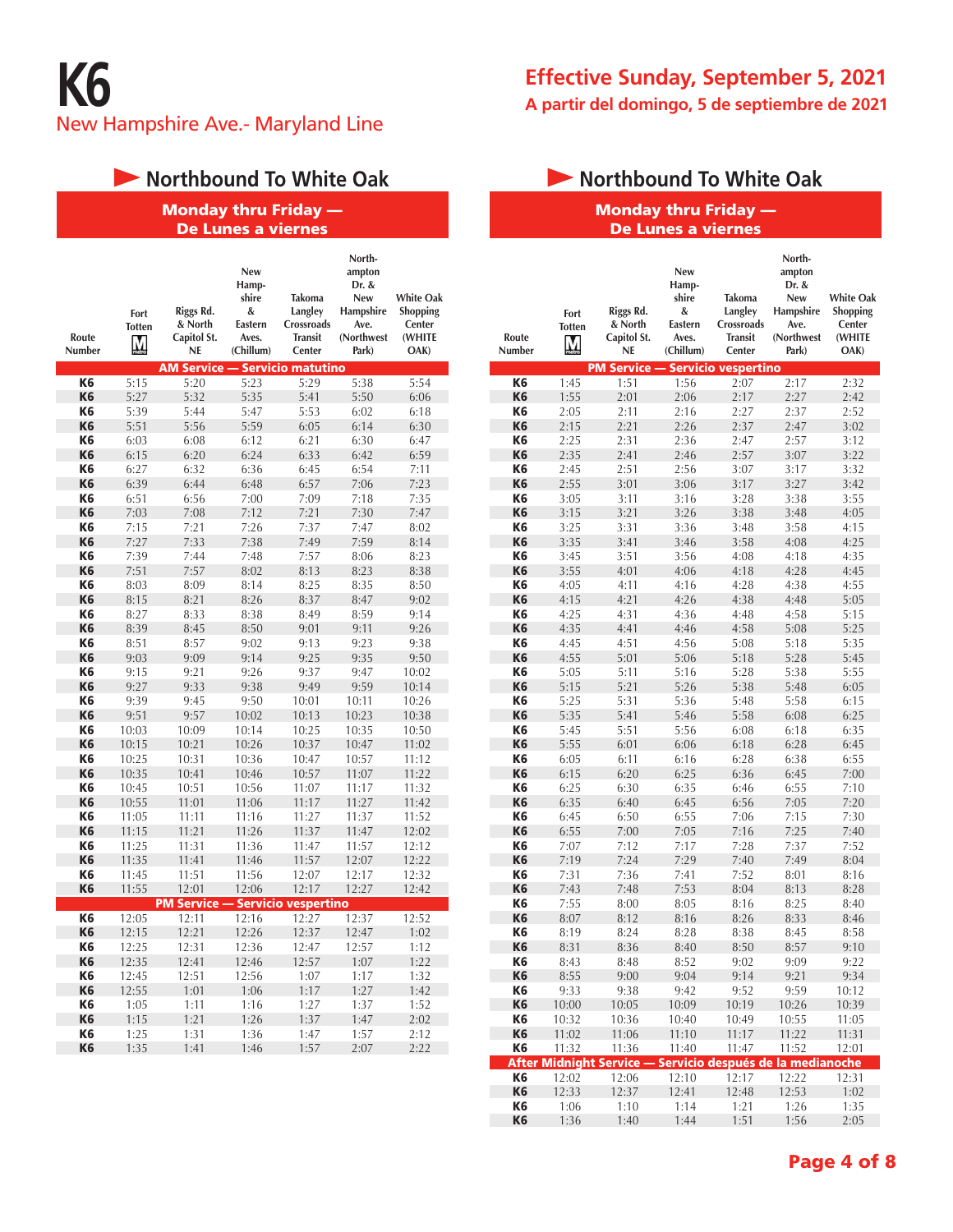# New Hampshire Ave.- Maryland Line

|                 |                                                                   | <u>Sa</u> turday                                                    |                                                                         | Sábados                                                            |                                                  |                                   |
|-----------------|-------------------------------------------------------------------|---------------------------------------------------------------------|-------------------------------------------------------------------------|--------------------------------------------------------------------|--------------------------------------------------|-----------------------------------|
| Route<br>Number | Lockwood<br>Dr. &<br>shopping<br>center<br>exit<br>(White<br>Oak) | North-<br>ampton<br>Dr. &<br>Avenel Rd.<br>(North-<br>west<br>Park) | <b>Takoma</b><br>Langley<br>Cross-<br>roads<br><b>Transit</b><br>Center | New<br>Hamp-<br>shire<br>&<br><b>Eastern</b><br>Aves.<br>(Chillum) | Riggs Rd.<br>& North<br>Capitol St.<br><b>NE</b> | <b>FORT</b><br><b>TOTTEN</b><br>M |
|                 |                                                                   | <b>AM Service</b>                                                   |                                                                         | <b>Servicio matutino</b>                                           |                                                  |                                   |
| K <sub>6</sub>  | 5:33                                                              | 5:41                                                                | 5:46                                                                    | 5:53                                                               | 5:57                                             | 5:59                              |
| K <sub>6</sub>  | 5:43                                                              | 5:53                                                                | 6:00                                                                    | 6:13                                                               | 6:17                                             | 6:19                              |
| K <sub>6</sub>  | 6:03                                                              | 6:13                                                                | 6:20                                                                    | 6:33                                                               | 6:37                                             | 6:39                              |
| K <sub>6</sub>  | 6:27                                                              | 6:37                                                                | 6:44                                                                    | 6:57                                                               | 7:01                                             | 7:03                              |
| K6              | 6:51                                                              | 7:01                                                                | 7:08                                                                    | 7:20                                                               | 7:25                                             | 7:27                              |
| K <sub>6</sub>  | 7:15                                                              | 7:25                                                                | 7:32                                                                    | 7:44                                                               | 7:49                                             | 7:51                              |
| K6              | 7:27                                                              | 7:37                                                                | 7:44                                                                    | 7:56                                                               | 8:01                                             | 8:03                              |
| K <sub>6</sub>  | 7:36                                                              | 7:47                                                                | 7:56                                                                    | 8:08                                                               | 8:13                                             | 8:15                              |
| K6              | 7:48                                                              | 7:59                                                                | 8:08                                                                    | 8:20                                                               | 8:25                                             | 8:27                              |
| K <sub>6</sub>  | 8:00                                                              | 8:11                                                                | 8:20                                                                    | 8:32                                                               | 8:37                                             | 8:39                              |
| K <sub>6</sub>  | 8:12                                                              | 8:23                                                                | 8:32                                                                    | 8:44                                                               | 8:49                                             | 8:51                              |
| K <sub>6</sub>  | 8:24                                                              | 8:35                                                                | 8:44                                                                    | 8:56                                                               | 9:01                                             | 9:03                              |
| K <sub>6</sub>  | 8:36                                                              | 8:47                                                                | 8:56                                                                    | 9:08                                                               | 9:13                                             | 9:15                              |
| K <sub>6</sub>  | 8:48                                                              | 8:59                                                                | 9:08                                                                    | 9:20                                                               | 9:25                                             | 9:27                              |
| K <sub>6</sub>  | 9:00                                                              | 9:11                                                                | 9:20                                                                    | 9:32                                                               | 9:37                                             | 9:39                              |
| K <sub>6</sub>  | 9:12                                                              | 9:23                                                                | 9:32                                                                    | 9:44                                                               | 9:49                                             | 9:51                              |
| K <sub>6</sub>  | 9:24                                                              | 9:35                                                                | 9:44                                                                    | 9:56                                                               | 10:01                                            | 10:03                             |
| K <sub>6</sub>  | 9:36                                                              | 9:47                                                                | 9:56                                                                    | 10:08                                                              | 10:13                                            | 10:15                             |
| K <sub>6</sub>  | 9:47                                                              | 9:59                                                                | 10:08                                                                   | 10:20                                                              | 10:25                                            | 10:27                             |
| K <sub>6</sub>  | 9:59                                                              | 10:11                                                               | 10:20                                                                   | 10:32                                                              | 10:37                                            | 10:39                             |
| K <sub>6</sub>  | 10:11                                                             | 10:23                                                               | 10:32                                                                   | 10:44                                                              | 10:49                                            | 10:51                             |
| K <sub>6</sub>  | 10:23                                                             | 10:35                                                               | 10:44                                                                   | 10:56                                                              | 11:01                                            | 11:03                             |
| K <sub>6</sub>  | 10:35                                                             | 10:47                                                               | 10:56                                                                   | 11:08                                                              | 11:13                                            | 11:15                             |
| K <sub>6</sub>  | 10:47                                                             | 10:59                                                               | 11:08                                                                   | 11:20                                                              | 11:25                                            | 11:27                             |
| K <sub>6</sub>  | 10:59                                                             | 11:11                                                               | 11:20                                                                   | 11:32                                                              | 11:37                                            | 11:39                             |
| K <sub>6</sub>  | 11:11                                                             | 11:23                                                               | 11:32                                                                   | 11:44                                                              | 11:49                                            | 11:51                             |
| K <sub>6</sub>  | 11:23                                                             | 11:35                                                               | 11:44                                                                   | 11:56                                                              | 12:01                                            | 12:03                             |
| K <sub>6</sub>  | 11:35                                                             | 11:47                                                               | 11:56                                                                   | 12:08                                                              | 12:13                                            | 12:15                             |
| K <sub>6</sub>  | 11:47                                                             | 11:59                                                               | 12:08                                                                   | 12:20                                                              | 12:25                                            | 12:27                             |
| K <sub>6</sub>  | 11:59                                                             | 12:11                                                               | 12:20                                                                   | 12:32                                                              | 12:37                                            | 12:39                             |

# **Effective Sunday, September 5, 2021 A partir del domingo, 5 de septiembre de 2021**

# **Southbound To Fort Totten station Access 19 Northbound To White Oak**

|        |                                                                     |                                                                         | Saturday — Sábados                                          |                                           |                                   |                                  |                                                                   | <b>Saturday — Sábados</b>                                           |                                                                  |                                                             |                                                            |                                                         |
|--------|---------------------------------------------------------------------|-------------------------------------------------------------------------|-------------------------------------------------------------|-------------------------------------------|-----------------------------------|----------------------------------|-------------------------------------------------------------------|---------------------------------------------------------------------|------------------------------------------------------------------|-------------------------------------------------------------|------------------------------------------------------------|---------------------------------------------------------|
| ю<br>g | North-<br>ampton<br>Dr. &<br>Avenel Rd.<br>(North-<br>west<br>Park) | <b>Takoma</b><br>Langley<br>Cross-<br>roads<br><b>Transit</b><br>Center | New<br>Hamp-<br>shire<br>&<br>Eastern<br>Aves.<br>(Chillum) | Riggs Rd.<br>& North<br>Capitol St.<br>NE | <b>FORT</b><br><b>TOTTEN</b><br>M | Route<br>Number                  | Lockwood<br>Dr. &<br>shopping<br>center<br>exit<br>(White<br>Oak) | North-<br>ampton<br>Dr. &<br>Avenel Rd.<br>(North-<br>west<br>Park) | Takoma<br>Langley<br>Cross-<br>roads<br><b>Transit</b><br>Center | New<br>Hamp-<br>shire<br>&<br>Eastern<br>Aves.<br>(Chillum) | Riggs Rd.<br>& North<br>Capitol St.<br>NE                  | <b>FORT</b><br><b>TOTTEN</b><br>$\overline{\mathsf{M}}$ |
|        | 5:41                                                                | 5:46                                                                    | <b>M Service — Servicio matutino</b><br>5:53                | 5:57                                      | 5:59                              | K6                               | 12:11                                                             | <b>PM Service - Servicio vespertino</b><br>12:23                    | 12:32                                                            | 12:44                                                       | 12:49                                                      | 12:51                                                   |
|        | 5:53                                                                | 6:00                                                                    | 6:13                                                        | 6:17                                      | 6:19                              | K6                               | 12:23                                                             | 12:35                                                               | 12:44                                                            | 12:56                                                       | 1:01                                                       | 1:03                                                    |
|        | 6:13                                                                | 6:20                                                                    | 6:33                                                        | 6:37                                      | 6:39                              | K6                               | 12:35                                                             | 12:47                                                               | 12:56                                                            | 1:08                                                        | 1:13                                                       | 1:15                                                    |
|        | 6:37                                                                | 6:44                                                                    | 6:57                                                        | 7:01                                      | 7:03                              | K <sub>6</sub>                   | 12:47                                                             | 12:59                                                               | 1:08                                                             | 1:20                                                        | 1:25                                                       | 1:27                                                    |
|        | 7:01                                                                | 7:08                                                                    | 7:20                                                        | 7:25                                      | 7:27                              | K6                               | 12:59                                                             | 1:11                                                                | 1:20                                                             | 1:32                                                        | 1:37                                                       | 1:39                                                    |
|        | 7:25                                                                | 7:32                                                                    | 7:44                                                        | 7:49                                      | 7:51                              | K <sub>6</sub>                   | 1:11                                                              | 1:23                                                                | 1:32                                                             | 1:44                                                        | 1:49                                                       | 1:51                                                    |
|        | 7:37                                                                | 7:44                                                                    | 7:56                                                        | 8:01                                      | 8:03                              | K <sub>6</sub>                   | 1:23                                                              | 1:35                                                                | 1:44                                                             | 1:56                                                        | 2:01                                                       | 2:03                                                    |
|        | 7:47<br>7:59                                                        | 7:56<br>8:08                                                            | 8:08<br>8:20                                                | 8:13<br>8:25                              | 8:15<br>8:27                      | K <sub>6</sub><br>K <sub>6</sub> | 1:35<br>1:47                                                      | 1:47<br>1:59                                                        | 1:56<br>2:08                                                     | 2:08<br>2:20                                                | 2:13<br>2:25                                               | 2:15<br>2:27                                            |
|        | 8:11                                                                | 8:20                                                                    | 8:32                                                        | 8:37                                      | 8:39                              | K <sub>6</sub>                   | 1:59                                                              | 2:11                                                                | 2:20                                                             | 2:32                                                        | 2:37                                                       | 2:39                                                    |
|        | 8:23                                                                | 8:32                                                                    | 8:44                                                        | 8:49                                      | 8:51                              | K <sub>6</sub>                   | 2:11                                                              | 2:23                                                                | 2:32                                                             | 2:44                                                        | 2:49                                                       | 2:51                                                    |
|        | 8:35                                                                | 8:44                                                                    | 8:56                                                        | 9:01                                      | 9:03                              | K <sub>6</sub>                   | 2:23                                                              | 2:35                                                                | 2:44                                                             | 2:56                                                        | 3:01                                                       | 3:03                                                    |
|        | 8:47                                                                | 8:56                                                                    | 9:08                                                        | 9:13                                      | 9:15                              | K6                               | 2:35                                                              | 2:47                                                                | 2:56                                                             | 3:08                                                        | 3:13                                                       | 3:15                                                    |
|        | 8:59                                                                | 9:08                                                                    | 9:20                                                        | 9:25                                      | 9:27                              | K <sub>6</sub>                   | 2:47                                                              | 2:59                                                                | 3:08                                                             | 3:20                                                        | 3:25                                                       | 3:27                                                    |
|        | 9:11                                                                | 9:20                                                                    | 9:32                                                        | 9:37                                      | 9:39                              | K6                               | 2:59                                                              | 3:11                                                                | 3:20                                                             | 3:32                                                        | 3:37                                                       | 3:39                                                    |
|        | 9:23<br>9:35                                                        | 9:32<br>9:44                                                            | 9:44<br>9:56                                                | 9:49<br>10:01                             | 9:51<br>10:03                     | K <sub>6</sub><br>K6             | 3:11<br>3:23                                                      | 3:23<br>3:35                                                        | 3:32<br>3:44                                                     | 3:44<br>3:56                                                | 3:49<br>4:01                                               | 3:51<br>4:03                                            |
|        | 9:47                                                                | 9:56                                                                    | 10:08                                                       | 10:13                                     | 10:15                             | K <sub>6</sub>                   | 3:35                                                              | 3:47                                                                | 3:56                                                             | 4:08                                                        | 4:13                                                       | 4:15                                                    |
|        | 9:59                                                                | 10:08                                                                   | 10:20                                                       | 10:25                                     | 10:27                             | K6                               | 3:47                                                              | 3:59                                                                | 4:08                                                             | 4:20                                                        | 4:25                                                       | 4:27                                                    |
|        | 10:11                                                               | 10:20                                                                   | 10:32                                                       | 10:37                                     | 10:39                             | K <sub>6</sub>                   | 3:59                                                              | 4:11                                                                | 4:20                                                             | 4:32                                                        | 4:37                                                       | 4:39                                                    |
|        | 10:23                                                               | 10:32                                                                   | 10:44                                                       | 10:49                                     | 10:51                             | K6                               | 4:11                                                              | 4:23                                                                | 4:32                                                             | 4:44                                                        | 4:49                                                       | 4:51                                                    |
|        | 10:35                                                               | 10:44                                                                   | 10:56                                                       | 11:01                                     | 11:03                             | K <sub>6</sub>                   | 4:23                                                              | 4:35                                                                | 4:44                                                             | 4:56                                                        | 5:01                                                       | 5:03                                                    |
|        | 10:47                                                               | 10:56                                                                   | 11:08                                                       | 11:13                                     | 11:15                             | K <sub>6</sub>                   | 4:35                                                              | 4:47                                                                | 4:56                                                             | 5:08                                                        | 5:13                                                       | 5:15                                                    |
|        | 10:59                                                               | 11:08<br>11:20                                                          | 11:20<br>11:32                                              | 11:25<br>11:37                            | 11:27                             | K <sub>6</sub><br>K6             | 4:47<br>4:59                                                      | 4:59<br>5:11                                                        | 5:08<br>5:20                                                     | 5:20<br>5:32                                                | 5:25<br>5:37                                               | 5:27<br>5:39                                            |
|        | 11:11<br>11:23                                                      | 11:32                                                                   | 11:44                                                       | 11:49                                     | 11:39<br>11:51                    | K <sub>6</sub>                   | 5:11                                                              | 5:23                                                                | 5:32                                                             | 5:44                                                        | 5:49                                                       | 5:51                                                    |
|        | 11:35                                                               | 11:44                                                                   | 11:56                                                       | 12:01                                     | 12:03                             | K <sub>6</sub>                   | 5:23                                                              | 5:35                                                                | 5:44                                                             | 5:56                                                        | 6:01                                                       | 6:03                                                    |
|        | 11:47                                                               | 11:56                                                                   | 12:08                                                       | 12:13                                     | 12:15                             | K <sub>6</sub>                   | 5:35                                                              | 5:47                                                                | 5:56                                                             | 6:08                                                        | 6:13                                                       | 6:15                                                    |
|        | 11:59                                                               | 12:08                                                                   | 12:20                                                       | 12:25                                     | 12:27                             | K <sub>6</sub>                   | 5:47                                                              | 5:59                                                                | 6:08                                                             | 6:20                                                        | 6:25                                                       | 6:27                                                    |
|        | 12:11                                                               | 12:20                                                                   | 12:32                                                       | 12:37                                     | 12:39                             | K <sub>6</sub>                   | 5:59                                                              | 6:11                                                                | 6:20                                                             | 6:32                                                        | 6:37                                                       | 6:39                                                    |
|        |                                                                     |                                                                         |                                                             |                                           |                                   | K6                               | 6:11                                                              | 6:23                                                                | 6:32                                                             | 6:44                                                        | 6:49                                                       | 6:51                                                    |
|        |                                                                     |                                                                         |                                                             |                                           |                                   | K <sub>6</sub>                   | 6:23                                                              | 6:35                                                                | 6:44                                                             | 6:56                                                        | 7:01                                                       | 7:03                                                    |
|        |                                                                     |                                                                         |                                                             |                                           |                                   | K <sub>6</sub><br>K <sub>6</sub> | 6:35<br>6:47                                                      | 6:47<br>6:59                                                        | 6:56<br>7:08                                                     | 7:08<br>7:20                                                | 7:13<br>7:25                                               | 7:15<br>7:27                                            |
|        |                                                                     |                                                                         |                                                             |                                           |                                   | K <sub>6</sub>                   | 6:59                                                              | 7:11                                                                | 7:20                                                             | 7:32                                                        | 7:37                                                       | 7:39                                                    |
|        |                                                                     |                                                                         |                                                             |                                           |                                   | K <sub>6</sub>                   | 7:11                                                              | 7:23                                                                | 7:32                                                             | 7:44                                                        | 7:49                                                       | 7:51                                                    |
|        |                                                                     |                                                                         |                                                             |                                           |                                   | K <sub>6</sub>                   | 7:23                                                              | 7:35                                                                | 7:44                                                             | 7:56                                                        | 8:01                                                       | 8:03                                                    |
|        |                                                                     |                                                                         |                                                             |                                           |                                   | K <sub>6</sub>                   | 7:35                                                              | 7:47                                                                | 7:56                                                             | 8:08                                                        | 8:13                                                       | 8:15                                                    |
|        |                                                                     |                                                                         |                                                             |                                           |                                   | K6                               | 7:47                                                              | 7:59                                                                | 8:08                                                             | 8:20                                                        | 8:25                                                       | 8:27                                                    |
|        |                                                                     |                                                                         |                                                             |                                           |                                   | K6                               | 7:59                                                              | 8:11                                                                | 8:20                                                             | 8:32                                                        | 8:37                                                       | 8:39                                                    |
|        |                                                                     |                                                                         |                                                             |                                           |                                   | K6<br>K <sub>6</sub>             | 8:11<br>8:23                                                      | 8:23<br>8:35                                                        | 8:32<br>8:44                                                     | 8:44<br>8:56                                                | 8:49<br>9:01                                               | 8:51<br>9:03                                            |
|        |                                                                     |                                                                         |                                                             |                                           |                                   | K <sub>6</sub>                   | 8:35                                                              | 8:47                                                                | 8:56                                                             | 9:08                                                        | 9:13                                                       | 9:15                                                    |
|        |                                                                     |                                                                         |                                                             |                                           |                                   | K <sub>6</sub>                   | 8:53                                                              | 9:04                                                                | 9:10                                                             | 9:19                                                        | 9:24                                                       | 9:27                                                    |
|        |                                                                     |                                                                         |                                                             |                                           |                                   | K <sub>6</sub>                   | 9:05                                                              | 9:16                                                                | 9:22                                                             | 9:31                                                        | 9:36                                                       | 9:39                                                    |
|        |                                                                     |                                                                         |                                                             |                                           |                                   | K <sub>6</sub>                   | 9:33                                                              | 9:44                                                                | 9:50                                                             | 9:59                                                        | 10:04                                                      | 10:07                                                   |
|        |                                                                     |                                                                         |                                                             |                                           |                                   | K6                               | 10:03                                                             | 10:14                                                               | 10:20                                                            | 10:29                                                       | 10:34                                                      | 10:37                                                   |
|        |                                                                     |                                                                         |                                                             |                                           |                                   | K <sub>6</sub>                   | 10:33                                                             | 10:44                                                               | 10:50                                                            | 10:59                                                       | 11:04                                                      | 11:07                                                   |
|        |                                                                     |                                                                         |                                                             |                                           |                                   | K <sub>6</sub><br>K <sub>6</sub> | 11:07<br>11:37                                                    | 11:13<br>11:43                                                      | 11:20<br>11:50                                                   | 11:30<br>12:00                                              | 11:35<br>12:05                                             | 11:37<br>12:07                                          |
|        |                                                                     |                                                                         |                                                             |                                           |                                   |                                  |                                                                   |                                                                     |                                                                  |                                                             | After Midnight Service — Servicio después de la medianoche |                                                         |
|        |                                                                     |                                                                         |                                                             |                                           |                                   | K6                               | 12:07                                                             | 12:13                                                               | 12:20                                                            | 12:30                                                       | 12:35                                                      | 12:37                                                   |
|        |                                                                     |                                                                         |                                                             |                                           |                                   | K <sub>6</sub>                   | 12:37                                                             | 12:43                                                               | 12:50                                                            | 1:00                                                        | 1:05                                                       | 1:07                                                    |
|        |                                                                     |                                                                         |                                                             |                                           |                                   | K <sub>6</sub>                   | 1:07                                                              | 1:13                                                                | 1:20                                                             | 1:30                                                        | 1:35                                                       | 1:37                                                    |
|        |                                                                     |                                                                         |                                                             |                                           |                                   | K <sub>6</sub>                   | 1:37                                                              | 1:43                                                                | 1:50                                                             | 2:00                                                        | 2:05                                                       | 2:07                                                    |

*On four Federal holidays, Columbus Day, Veterans' Day, Martin Luther King, Jr. Day, and Presidents' Day, the Saturday schedule will be in effect.*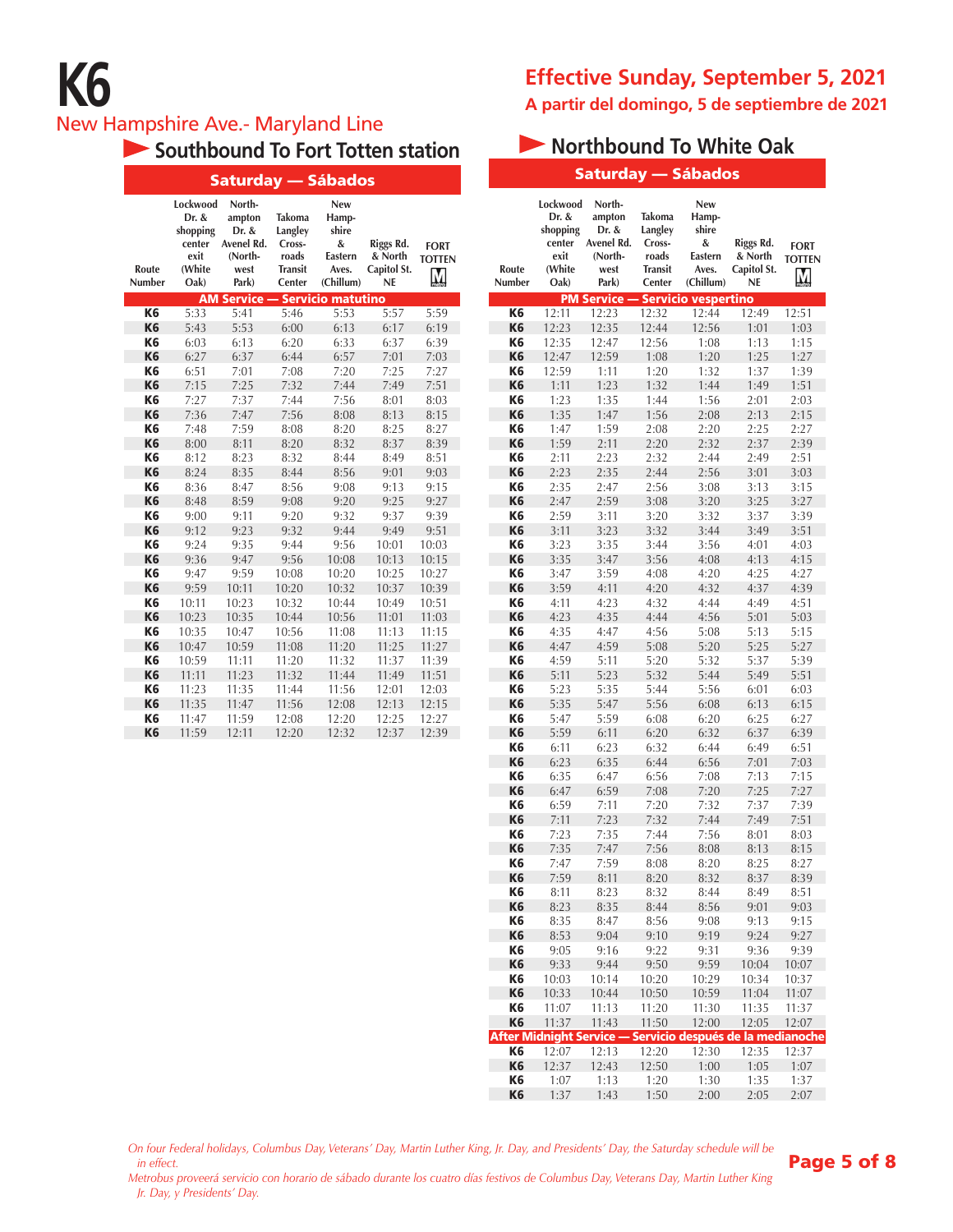# **Northbound To White Oak**

|                        |                                         | Saturday                                                           |                                                                           | <b>Sábados</b>                                                                               |                                                                                               |                                                      |
|------------------------|-----------------------------------------|--------------------------------------------------------------------|---------------------------------------------------------------------------|----------------------------------------------------------------------------------------------|-----------------------------------------------------------------------------------------------|------------------------------------------------------|
| Route<br><b>Number</b> | Fort<br><b>Totten</b><br>M<br><b>AM</b> | Riggs Rd.<br>& North<br>Capitol St.<br><b>NE</b><br><b>Service</b> | <b>New</b><br>Hamp-<br>shire<br>&<br><b>Eastern</b><br>Aves.<br>(Chillum) | Takoma<br>Langley<br>Cross-<br>roads<br><b>Transit</b><br>Center<br><b>Servicio matutino</b> | North-<br>ampton<br>Dr. &<br><b>New</b><br>Hamp-<br>shire<br>Ave.<br>(North-<br>west<br>Park) | White<br>Oak<br>Shopping<br>Center<br>(WHITE<br>OAK) |
| K <sub>6</sub>         | 6:10                                    | 6:13                                                               | 6:18                                                                      | 6:26                                                                                         | 6:33                                                                                          | 6:44                                                 |
| K <sub>6</sub>         | 6:30                                    | 6:33                                                               | 6:38                                                                      | 6:46                                                                                         | 6:53                                                                                          | 7:04                                                 |
| K6                     | 6:50                                    | 6:53                                                               | 6:58                                                                      | 7:06                                                                                         | 7:13                                                                                          | 7:24                                                 |
| K <sub>6</sub>         | 7:06                                    | 7:10                                                               | 7:15                                                                      | 7:24                                                                                         | 7:32                                                                                          | 7:45                                                 |
| K6                     | 7:18                                    | 7:22                                                               | 7:27                                                                      | 7:36                                                                                         | 7:44                                                                                          | 7:57                                                 |
| K <sub>6</sub>         | 7:30                                    | 7:34                                                               | 7:39                                                                      | 7:48                                                                                         | 7:56                                                                                          | 8:09                                                 |
| K6                     | 7:42                                    | 7:46                                                               | 7:51                                                                      | 8:00                                                                                         | 8:08                                                                                          | 8:21                                                 |
| K <sub>6</sub>         | 7:54                                    | 7:58                                                               | 8:03                                                                      | 8:12                                                                                         | 8:20                                                                                          | 8:33                                                 |
| K6                     | 8:06                                    | 8:10                                                               | 8:15                                                                      | 8:26                                                                                         | 8:36                                                                                          | 8:51                                                 |
| K <sub>6</sub>         | 8:18                                    | 8:22                                                               | 8:27                                                                      | 8:38                                                                                         | 8:48                                                                                          | 9:03                                                 |
| K <sub>6</sub>         | 8:30                                    | 8:34                                                               | 8:39                                                                      | 8:50                                                                                         | 9:00                                                                                          | 9:15                                                 |
| K <sub>6</sub>         | 8:42                                    | 8:46                                                               | 8:51                                                                      | 9:02                                                                                         | 9:12                                                                                          | 9:27                                                 |
| K6                     | 8:54                                    | 8:58                                                               | 9:03                                                                      | 9:14                                                                                         | 9:24                                                                                          | 9:39                                                 |
| K <sub>6</sub>         | 9:06                                    | 9:10                                                               | 9:15                                                                      | 9:26                                                                                         | 9:36                                                                                          | 9:51                                                 |
| K6                     | 9:18                                    | 9:22                                                               | 9:27                                                                      | 9:38                                                                                         | 9:48                                                                                          | 10:03                                                |
| K <sub>6</sub>         | 9:30                                    | 9:34                                                               | 9:39                                                                      | 9:50                                                                                         | 10:00                                                                                         | 10:15                                                |
| K6                     | 9:42                                    | 9:46                                                               | 9:51                                                                      | 10:02                                                                                        | 10:12                                                                                         | 10:27                                                |
| K <sub>6</sub>         | 9:54                                    | 9:58                                                               | 10:03                                                                     | 10:14                                                                                        | 10:24                                                                                         | 10:39                                                |
| K6                     | 10:06                                   | 10:10                                                              | 10:15                                                                     | 10:26                                                                                        | 10:36                                                                                         | 10:51                                                |
| K <sub>6</sub>         | 10:18                                   | 10:22                                                              | 10:27                                                                     | 10:38                                                                                        | 10:48                                                                                         | 11:03                                                |
| K <sub>6</sub>         | 10:30                                   | 10:34                                                              | 10:39                                                                     | 10:50                                                                                        | 11:00                                                                                         | 11:15                                                |
| K <sub>6</sub>         | 10:42                                   | 10:46                                                              | 10:51                                                                     | 11:02                                                                                        | 11:12                                                                                         | 11:27                                                |
| K6                     | 10:54                                   | 10:58                                                              | 11:03                                                                     | 11:14                                                                                        | 11:24                                                                                         | 11:39                                                |
| K <sub>6</sub>         | 11:06                                   | 11:10                                                              | 11:15                                                                     | 11:26                                                                                        | 11:36                                                                                         | 11:51                                                |
| K6                     | 11:18                                   | 11:22                                                              | 11:27                                                                     | 11:38                                                                                        | 11:48                                                                                         | 12:03                                                |
| K <sub>6</sub>         | 11:30                                   | 11:34                                                              | 11:39                                                                     | 11:50                                                                                        | 12:00                                                                                         | 12:15                                                |
| K <sub>6</sub>         | 11:42                                   | 11:46                                                              | 11:51                                                                     | 12:02                                                                                        | 12:12                                                                                         | 12:27                                                |
| K <sub>6</sub>         | 11:54                                   | 11:58                                                              | 12:03                                                                     | 12:14                                                                                        | 12:24                                                                                         | 12:39                                                |
|                        |                                         | <b>PM Service</b>                                                  |                                                                           | Servicio vespertino                                                                          |                                                                                               |                                                      |
| K <sub>6</sub>         | 12:06                                   | 12:11                                                              | 12:16                                                                     | 12:28                                                                                        | 12:38                                                                                         | 12:53                                                |
| K <sub>6</sub>         | 12:18                                   | 12:23                                                              | 12:28                                                                     | 12:40                                                                                        | 12:50                                                                                         | 1:05                                                 |
| K <sub>6</sub>         | 12:30                                   | 12:35                                                              | 12:40                                                                     | 12:52                                                                                        | 1:02                                                                                          | 1:17                                                 |
| K <sub>6</sub>         | 12:42                                   | 12:47                                                              | 12:52                                                                     | 1:04                                                                                         | 1:14                                                                                          | 1:29                                                 |
| K6                     | 12:54                                   | 12:59                                                              | 1:04                                                                      | 1:16                                                                                         | 1:26                                                                                          | 1:41                                                 |
| K <sub>6</sub>         | 1:06                                    | 1:11                                                               | 1:16                                                                      | 1:28                                                                                         | 1:38                                                                                          | 1:53                                                 |
| K <sub>6</sub>         | 1:18                                    | 1:23                                                               | 1:28                                                                      | 1:40                                                                                         | 1:50                                                                                          | 2:05                                                 |
| K <sub>6</sub>         | 1:30                                    | 1:35                                                               | 1:40                                                                      | 1:52                                                                                         | 2:02                                                                                          | 2:17                                                 |
| K6                     | 1:42                                    | 1:47                                                               | 1:52                                                                      | 2:04                                                                                         | 2:14                                                                                          | 2:29                                                 |
| K <sub>6</sub>         | 1:54                                    | 1:59                                                               | 2:04                                                                      | 2:16                                                                                         | 2:26                                                                                          | 2:41                                                 |
| K6                     | 2:06                                    | 2:11                                                               | 2:16                                                                      | 2:28                                                                                         | 2:38                                                                                          | 2:53                                                 |
| K <sub>6</sub>         | 2:18                                    | 2:23                                                               | 2:28                                                                      | 2:40                                                                                         | 2:50                                                                                          | 3:05                                                 |

# **Effective Sunday, September 5, 2021 A partir del domingo, 5 de septiembre de 2021**

# **Northbound To White Oak**

|                                 |                            | Saturday — Sábados                        |                                                             |                                                                  |                                                                                        |                                                             |
|---------------------------------|----------------------------|-------------------------------------------|-------------------------------------------------------------|------------------------------------------------------------------|----------------------------------------------------------------------------------------|-------------------------------------------------------------|
| Route<br>Number                 | Fort<br><b>Totten</b><br>M | Riggs Rd.<br>& North<br>Capitol St.<br>NE | New<br>Hamp-<br>shire<br>&<br>Eastern<br>Aves.<br>(Chillum) | Takoma<br>Langley<br>Cross-<br>roads<br><b>Transit</b><br>Center | North-<br>ampton<br>Dr. &<br>New<br>Hamp-<br>shire<br>Ave.<br>(North-<br>west<br>Park) | White<br>Oak<br><b>Shopping</b><br>Center<br>(WHITE<br>OAK) |
|                                 |                            | <b>PM Service -</b>                       |                                                             | – Servicio vespertino                                            |                                                                                        |                                                             |
| K <sub>6</sub>                  | 2:30                       | 2:35                                      | 2:40                                                        | 2:52                                                             | 3:02                                                                                   | 3:17                                                        |
| K <sub>6</sub>                  | 2:42                       | 2:47                                      | 2:52                                                        | 3:04                                                             | 3:14                                                                                   | 3:29                                                        |
| K6                              | 2:54                       | 2:59                                      | 3:04                                                        | 3:16                                                             | 3:26                                                                                   | 3:41                                                        |
| K <sub>6</sub><br>K6            | 3:06                       | 3:11                                      | 3:16                                                        | 3:28                                                             | 3:38                                                                                   | 3:53                                                        |
| K <sub>6</sub>                  | 3:18                       | 3:23<br>3:35                              | 3:28                                                        | 3:40                                                             | 3:50                                                                                   | 4:05                                                        |
| K <sub>6</sub>                  | 3:30<br>3:42               | 3:47                                      | 3:40<br>3:52                                                | 3:52<br>4:04                                                     | 4:02<br>4:14                                                                           | 4:17<br>4:29                                                |
| K <sub>6</sub>                  | 3:54                       | 3:59                                      | 4:04                                                        | 4:16                                                             | 4:26                                                                                   | 4:41                                                        |
| K6                              | 4:06                       | 4:11                                      | 4:16                                                        | 4:28                                                             | 4:38                                                                                   | 4:53                                                        |
| K6                              | 4:18                       | 4:23                                      | 4:28                                                        | 4:40                                                             | 4:50                                                                                   | 5:05                                                        |
| K6                              | 4:30                       | 4:35                                      | 4:40                                                        | 4:52                                                             | 5:02                                                                                   | 5:17                                                        |
| K <sub>6</sub>                  | 4:42                       | 4:47                                      | 4:52                                                        | 5:04                                                             | 5:14                                                                                   | 5:29                                                        |
| K6                              | 4:54                       | 4:59                                      | 5:04                                                        | 5:16                                                             | 5:26                                                                                   | 5:41                                                        |
| K <sub>6</sub>                  | 5:06                       | 5:11                                      | 5:16                                                        | 5:28                                                             | 5:38                                                                                   | 5:53                                                        |
| K6                              | 5:18                       | 5:23                                      | 5:28                                                        | 5:40                                                             | 5:50                                                                                   | 6:05                                                        |
| K <sub>6</sub>                  | 5:30                       | 5:35                                      | 5:40                                                        | 5:52                                                             | 6:02                                                                                   | 6:17                                                        |
| K6                              | 5:42                       | 5:47                                      | 5:52                                                        | 6:04                                                             | 6:14                                                                                   | 6:29                                                        |
| K <sub>6</sub>                  | 5:54                       | 5:59                                      | 6:04                                                        | 6:16                                                             | 6:26                                                                                   | 6:41                                                        |
| K6                              | 6:06                       | 6:11                                      | 6:16                                                        | 6:28                                                             | 6:38                                                                                   | 6:53                                                        |
| K <sub>6</sub>                  | 6:18                       | 6:23                                      | 6:28                                                        | 6:40                                                             | 6:50                                                                                   | 7:05                                                        |
| K6                              | 6:30                       | 6:35                                      | 6:40                                                        | 6:52                                                             | 7:02                                                                                   | 7:17                                                        |
| K <sub>6</sub>                  | 6:42                       | 6:47                                      | 6:52                                                        | 7:04                                                             | 7:14                                                                                   | 7:29                                                        |
| K6                              | 6:54                       | 6:59                                      | 7:04                                                        | 7:16                                                             | 7:26                                                                                   | 7:41                                                        |
| K <sub>6</sub>                  | 7:06                       | 7:11                                      | 7:16                                                        | 7:28                                                             | 7:38                                                                                   | 7:53                                                        |
| K6                              | 7:18                       | 7:23                                      | 7:28                                                        | 7:40                                                             | 7:50                                                                                   | 8:05                                                        |
| K6                              | 7:30                       | 7:34                                      | 7:39                                                        | 7:50                                                             | 8:00                                                                                   | 8:13                                                        |
| K6                              | 7:42                       | 7:46                                      | 7:51                                                        | 8:02                                                             | 8:12                                                                                   | 8:25                                                        |
| K <sub>6</sub>                  | 7:54                       | 7:58                                      | 8:03                                                        | 8:14                                                             | 8:24                                                                                   | 8:37                                                        |
| K6                              | 8:06                       | 8:10                                      | 8:15                                                        | 8:26                                                             | 8:36                                                                                   | 8:49                                                        |
| K <sub>6</sub>                  | 8:18                       | 8:22                                      | 8:27                                                        | 8:38                                                             | 8:48                                                                                   | 9:01                                                        |
| K6                              | 8:30                       | 8:34                                      | 8:39                                                        | 8:50                                                             | 9:00                                                                                   | 9:13                                                        |
| K <sub>6</sub>                  | 8:42                       | 8:46                                      | 8:51                                                        | 9:02                                                             | 9:12                                                                                   | 9:25                                                        |
| K6                              | 8:54                       | 8:58                                      | 9:03                                                        | 9:14                                                             | 9:24                                                                                   | 9:37                                                        |
| K <sub>6</sub>                  | 9:11                       | 9:15                                      | 9:20                                                        | 9:31                                                             | 9:41                                                                                   | 9:54                                                        |
| K6                              | 9:31                       | 9:35                                      | 9:41                                                        | 9:51                                                             | 9:59                                                                                   | 10:11                                                       |
| K <sub>6</sub>                  | 9:51                       | 9:55                                      | 10:01                                                       | 10:11                                                            | 10:19                                                                                  | 10:31                                                       |
| Kб                              | 10:21                      | 10:25                                     | 10:31                                                       | 10:41                                                            | 10:49                                                                                  | 11:01                                                       |
| K <sub>6</sub>                  | 10:51                      | 10:55                                     | 11:01                                                       | 11:11                                                            | 11:19                                                                                  | 11:31                                                       |
| K6                              | 11:21                      | 11:25                                     | 11:31                                                       | 11:41                                                            | 11:49                                                                                  | 12:01                                                       |
| K <sub>6</sub>                  | 11:51                      | 11:55                                     | 12:01                                                       | 12:11                                                            | 12:19                                                                                  | 12:31                                                       |
| <b>After Midnight Service -</b> |                            |                                           |                                                             | Servicio después de la medianoche                                |                                                                                        |                                                             |
| K6                              | 12:21                      | 12:25                                     | 12:29                                                       | 12:35                                                            | 12:39                                                                                  | 12:49                                                       |
| K <sub>6</sub>                  | 12:51                      | 12:55                                     | 12:59                                                       | 1:05                                                             | 1:09                                                                                   | 1:19                                                        |
| K6<br>K <sub>6</sub>            | 1:21<br>1:51               | 1:25<br>1:55                              | 1:29<br>1:59                                                | 1:35<br>2:05                                                     | 1:39<br>2:09                                                                           | 1:49<br>2:19                                                |
|                                 |                            |                                           |                                                             |                                                                  |                                                                                        |                                                             |

*On four Federal holidays, Columbus Day, Veterans' Day, Martin Luther King, Jr. Day, and Presidents' Day, the Saturday schedule will be in effect.*

*Metrobus proveerá servicio con horario de sábado durante los cuatro días festivos de Columbus Day, Veterans Day, Martin Luther King Jr. Day, y Presidents' Day.*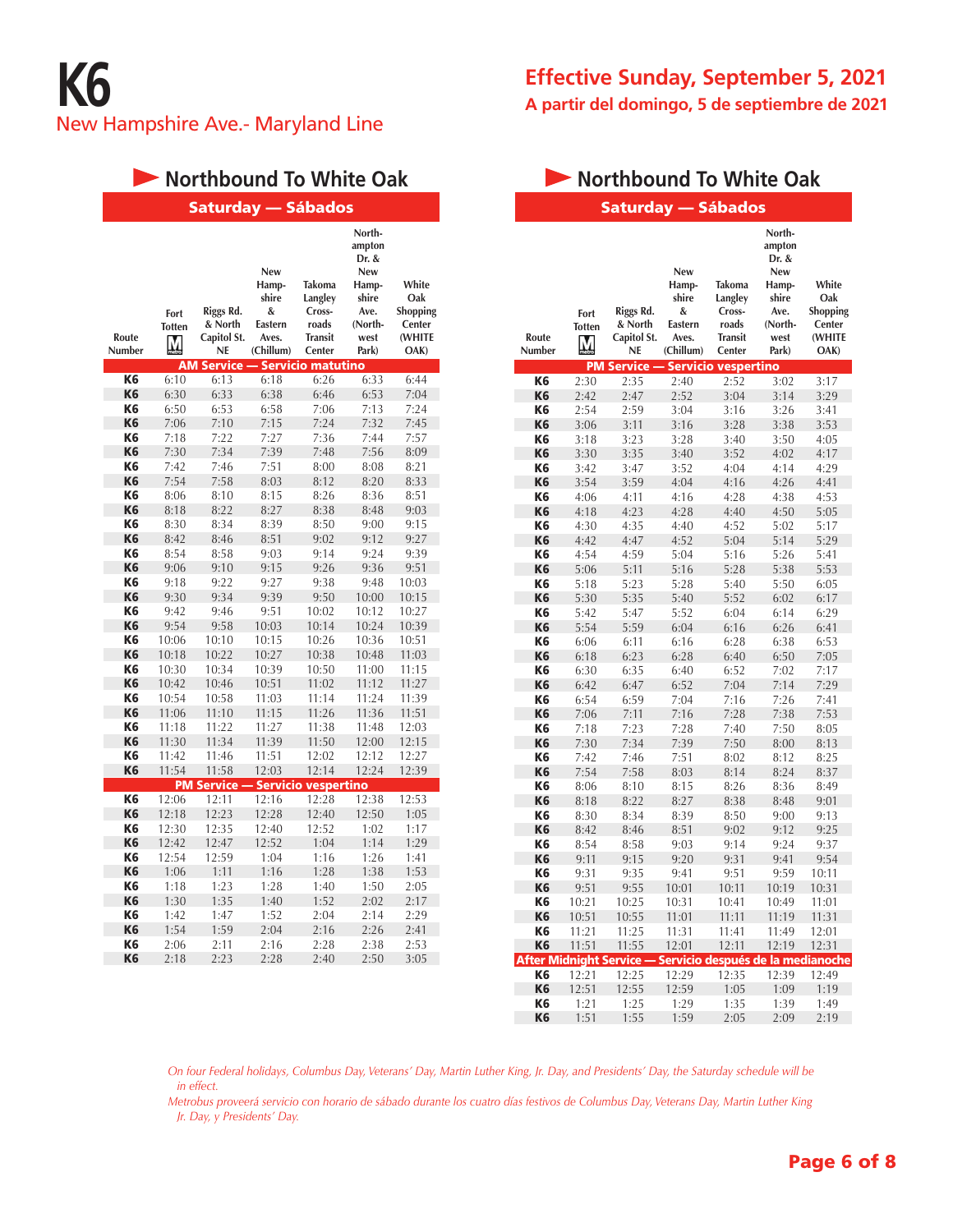# **Southbound To Fort Totten station**

|                 | <b>Sunday — Domingos</b>                                          |                                                                     |                                                                         |                                                                    |                                                  |                                   |  |  |  |  |  |  |
|-----------------|-------------------------------------------------------------------|---------------------------------------------------------------------|-------------------------------------------------------------------------|--------------------------------------------------------------------|--------------------------------------------------|-----------------------------------|--|--|--|--|--|--|
| Route<br>Number | Lockwood<br>Dr. &<br>shopping<br>center<br>exit<br>(White<br>Oak) | North-<br>ampton<br>Dr. &<br>Avenel Rd.<br>(North-<br>west<br>Park) | <b>Takoma</b><br>Langley<br>Cross-<br>roads<br><b>Transit</b><br>Center | <b>New</b><br>Hamp-<br>shire<br>&<br>Eastern<br>Aves.<br>(Chillum) | Riggs Rd.<br>& North<br>Capitol St.<br><b>NE</b> | <b>FORT</b><br><b>TOTTEN</b><br>M |  |  |  |  |  |  |
|                 |                                                                   | <b>AM Service -</b>                                                 |                                                                         | <b>Servicio matutino</b>                                           |                                                  |                                   |  |  |  |  |  |  |
| K <sub>6</sub>  | 5:30                                                              | 5:40                                                                | 5:48                                                                    | 5:56                                                               | 6:00                                             | 6:02                              |  |  |  |  |  |  |
| K <sub>6</sub>  | 6:00                                                              | 6:10                                                                | 6:18                                                                    | 6:26                                                               | 6:30                                             | 6:32                              |  |  |  |  |  |  |
| K <sub>6</sub>  | 6:30                                                              | 6:40                                                                | 6:48                                                                    | 6:56                                                               | 7:00                                             | 7:02                              |  |  |  |  |  |  |
| K <sub>6</sub>  | 6:42                                                              | 6:52                                                                | 7:00                                                                    | 7:08                                                               | 7:12                                             | 7:14                              |  |  |  |  |  |  |
| K <sub>6</sub>  | 6:54                                                              | 7:04                                                                | 7:12                                                                    | 7:20                                                               | 7:24                                             | 7:26                              |  |  |  |  |  |  |
| K <sub>6</sub>  | 7:06                                                              | 7:16                                                                | 7:24                                                                    | 7:32                                                               | 7:36                                             | 7:38                              |  |  |  |  |  |  |
| K <sub>6</sub>  | 7:18                                                              | 7:28                                                                | 7:36                                                                    | 7:44                                                               | 7:48                                             | 7:50                              |  |  |  |  |  |  |
| K <sub>6</sub>  | 7:31                                                              | 7:40                                                                | 7:48                                                                    | 7:56                                                               | 8:00                                             | 8:02                              |  |  |  |  |  |  |
| K <sub>6</sub>  | 7:43                                                              | 7:52                                                                | 8:00                                                                    | 8:08                                                               | 8:12                                             | 8:14                              |  |  |  |  |  |  |
| K <sub>6</sub>  | 7:55                                                              | 8:04                                                                | 8:12                                                                    | 8:20                                                               | 8:24                                             | 8:26                              |  |  |  |  |  |  |
| K <sub>6</sub>  | 8:07                                                              | 8:16                                                                | 8:24                                                                    | 8:32                                                               | 8:36                                             | 8:38                              |  |  |  |  |  |  |
| K <sub>6</sub>  | 8:19                                                              | 8:28                                                                | 8:36                                                                    | 8:44                                                               | 8:48                                             | 8:50                              |  |  |  |  |  |  |
| K <sub>6</sub>  | 8:30                                                              | 8:40                                                                | 8:48                                                                    | 8:56                                                               | 9:00                                             | 9:02                              |  |  |  |  |  |  |
| K <sub>6</sub>  | 8:42                                                              | 8:52                                                                | 9:00                                                                    | 9:08                                                               | 9:12                                             | 9:14                              |  |  |  |  |  |  |
| K <sub>6</sub>  | 8:54                                                              | 9:04                                                                | 9:12                                                                    | 9:20                                                               | 9:24                                             | 9:26                              |  |  |  |  |  |  |
| K <sub>6</sub>  | 9:06                                                              | 9:16                                                                | 9:24                                                                    | 9:32                                                               | 9:36                                             | 9:38                              |  |  |  |  |  |  |
| K <sub>6</sub>  | 9:18                                                              | 9:28                                                                | 9:36                                                                    | 9:44                                                               | 9:48                                             | 9:50                              |  |  |  |  |  |  |
| K <sub>6</sub>  | 9:30                                                              | 9:40                                                                | 9:48                                                                    | 9:56                                                               | 10:00                                            | 10:02                             |  |  |  |  |  |  |
| K6              | 9:37                                                              | 9:49                                                                | 9:59                                                                    | 10:07                                                              | 10:12                                            | 10:14                             |  |  |  |  |  |  |
| K <sub>6</sub>  | 9:49                                                              | 10:01                                                               | 10:11                                                                   | 10:19                                                              | 10:24                                            | 10:26                             |  |  |  |  |  |  |
| K <sub>6</sub>  | 10:01                                                             | 10:13                                                               | 10:23                                                                   | 10:31                                                              | 10:36                                            | 10:38                             |  |  |  |  |  |  |
| K <sub>6</sub>  | 10:13                                                             | 10:25                                                               | 10:35                                                                   | 10:43                                                              | 10:48                                            | 10:50                             |  |  |  |  |  |  |
| K <sub>6</sub>  | 10:25                                                             | 10:37                                                               | 10:47                                                                   | 10:55                                                              | 11:00                                            | 11:02                             |  |  |  |  |  |  |
| K <sub>6</sub>  | 10:37                                                             | 10:49                                                               | 10:59                                                                   | 11:07                                                              | 11:12                                            | 11:14                             |  |  |  |  |  |  |
| K <sub>6</sub>  | 10:49                                                             | 11:01                                                               | 11:11                                                                   | 11:19                                                              | 11:24                                            | 11:26                             |  |  |  |  |  |  |
| K <sub>6</sub>  | 11:01                                                             | 11:13                                                               | 11:23                                                                   | 11:31                                                              | 11:36                                            | 11:38                             |  |  |  |  |  |  |
| K6              | 11:13                                                             | 11:25                                                               | 11:35                                                                   | 11:43                                                              | 11:48                                            | 11:50                             |  |  |  |  |  |  |
| K <sub>6</sub>  | 11:25                                                             | 11:37                                                               | 11:47                                                                   | 11:55                                                              | 12:00                                            | 12:02                             |  |  |  |  |  |  |
| K <sub>6</sub>  | 11:37                                                             | 11:49                                                               | 11:59                                                                   | 12:07                                                              | 12:12                                            | 12:14                             |  |  |  |  |  |  |
| K <sub>6</sub>  | 11:49                                                             | 12:01                                                               | 12:11                                                                   | 12:19                                                              | 12:24                                            | 12:26                             |  |  |  |  |  |  |

# **Effective Sunday, September 5, 2021 A partir del domingo, 5 de septiembre de 2021**

# Sunday — Domingos **Southbound To Fort Totten station**

| Route<br>Number      | Lockwood<br>Dr. &<br>shopping<br>center<br>exit<br>(White<br>Oak) | North-<br>ampton<br>Dr. &<br>Avenel Rd.<br>(North-<br>west<br>Park) | Takoma<br>Langley<br>Cross-<br>roads<br><b>Transit</b><br>Center | <b>New</b><br>Hamp-<br>shire<br>&<br>Eastern<br>Aves.<br>(Chillum) | Riggs Rd.<br>& North<br>Capitol St.<br><b>NE</b> | <b>FORT</b><br><b>TOTTEN</b><br>Μ |
|----------------------|-------------------------------------------------------------------|---------------------------------------------------------------------|------------------------------------------------------------------|--------------------------------------------------------------------|--------------------------------------------------|-----------------------------------|
|                      |                                                                   | <b>PM Service</b>                                                   |                                                                  | <b>Servicio vespertino</b>                                         |                                                  |                                   |
| K <sub>6</sub>       | 12:01                                                             | 12:13                                                               | 12:23                                                            | 12:31                                                              | 12:36                                            | 12:38                             |
| K <sub>6</sub>       | 12:13                                                             | 12:25                                                               | 12:35                                                            | 12:43                                                              | 12:48                                            | 12:50                             |
| K6<br>K <sub>6</sub> | 12:25                                                             | 12:37                                                               | 12:47                                                            | 12:55                                                              | 1:00                                             | 1:02                              |
|                      | 12:37                                                             | 12:49                                                               | 12:59                                                            | 1:07                                                               | 1:12                                             | 1:14                              |
| K6<br>K <sub>6</sub> | 12:49<br>1:01                                                     | 1:01<br>1:13                                                        | 1:11                                                             | 1:19                                                               | 1:24                                             | 1:26                              |
| K6                   | 1:13                                                              | 1:25                                                                | 1:23<br>1:35                                                     | 1:31<br>1:43                                                       | 1:36<br>1:48                                     | 1:38<br>1:50                      |
| K <sub>6</sub>       | 1:25                                                              | 1:37                                                                | 1:47                                                             | 1:55                                                               | 2:00                                             | 2:02                              |
| K6                   | 1:37                                                              | 1:49                                                                | 1:59                                                             | 2:07                                                               | 2:12                                             | 2:14                              |
| K <sub>6</sub>       | 1:49                                                              | 2:01                                                                | 2:11                                                             | 2:19                                                               | 2:24                                             | 2:26                              |
| K6                   | 2:01                                                              | 2:13                                                                | 2:23                                                             | 2:31                                                               | 2:36                                             | 2:38                              |
| K <sub>6</sub>       | 2:13                                                              | 2:25                                                                | 2:35                                                             | 2:43                                                               | 2:48                                             | 2:50                              |
| K6                   | 2:25                                                              | 2:37                                                                | 2:47                                                             | 2:55                                                               | 3:00                                             | 3:02                              |
| K <sub>6</sub>       | 2:37                                                              | 2:49                                                                | 2:59                                                             | 3:07                                                               | 3:12                                             | 3:14                              |
| K <sub>6</sub>       | 2:49                                                              | 3:01                                                                | 3:11                                                             | 3:19                                                               | 3:24                                             | 3:26                              |
| K <sub>6</sub>       | 3:01                                                              | 3:13                                                                | 3:23                                                             | 3:31                                                               | 3:36                                             | 3:38                              |
| K6                   | 3:13                                                              | 3:25                                                                | 3:35                                                             | 3:43                                                               | 3:48                                             | 3:50                              |
| K <sub>6</sub>       | 3:25                                                              | 3:37                                                                | 3:47                                                             | 3:55                                                               | 4:00                                             | 4:02                              |
| K <sub>6</sub>       | 3:37                                                              | 3:49                                                                | 3:59                                                             | 4:07                                                               | 4:12                                             | 4:14                              |
| K <sub>6</sub>       | 3:49                                                              | 4:01                                                                | 4:11                                                             | 4:19                                                               | 4:24                                             | 4:26                              |
| K <sub>6</sub>       | 4:01                                                              | 4:13                                                                | 4:23                                                             | 4:31                                                               | 4:36                                             | 4:38                              |
| K <sub>6</sub>       | 4:13                                                              | 4:25                                                                | 4:35                                                             | 4:43                                                               | 4:48                                             | 4:50                              |
| K <sub>6</sub>       | 4:25                                                              | 4:37                                                                | 4:47                                                             | 4:55                                                               | 5:00                                             | 5:02                              |
| K <sub>6</sub>       | 4:37                                                              | 4:49                                                                | 4:59                                                             | 5:07                                                               | 5:12                                             | 5:14                              |
| K <sub>6</sub>       | 4:49                                                              | 5:01                                                                | 5:11                                                             | 5:19                                                               | 5:24                                             | 5:26                              |
| K <sub>6</sub>       | 5:01                                                              | 5:13                                                                | 5:23                                                             | 5:31                                                               | 5:36                                             | 5:38                              |
| K <sub>6</sub>       | 5:13                                                              | 5:25                                                                | 5:35                                                             | 5:43                                                               | 5:48                                             | 5:50                              |
| K <sub>6</sub>       | 5:25                                                              | 5:37                                                                | 5:47                                                             | 5:55                                                               | 6:00                                             | 6:02                              |
| K <sub>6</sub>       | 5:37                                                              | 5:49                                                                | 5:59                                                             | 6:07                                                               | 6:12                                             | 6:14                              |
| K <sub>6</sub>       | 5:55                                                              | 6:05                                                                | 6:13                                                             | 6:20                                                               | 6:24                                             | 6:26                              |
| K6                   | 6:07                                                              | 6:17                                                                | 6:25                                                             | 6:32                                                               | 6:36                                             | 6:38                              |
| K <sub>6</sub>       | 6:19                                                              | 6:29                                                                | 6:37                                                             | 6:44                                                               | 6:48                                             | 6:50                              |
| K6<br>K <sub>6</sub> | 6:31                                                              | 6:41                                                                | 6:49                                                             | 6:56                                                               | 7:00                                             | 7:02                              |
| K <sub>6</sub>       | 6:43<br>6:55                                                      | 6:53<br>7:05                                                        | 7:01<br>7:13                                                     | 7:08<br>7:20                                                       | 7:12<br>7:24                                     | 7:14<br>7:26                      |
| K <sub>6</sub>       | 7:07                                                              | 7:17                                                                | 7:25                                                             | 7:32                                                               | 7:36                                             | 7:38                              |
| K6                   | 7:19                                                              | 7:29                                                                | 7:37                                                             | 7:44                                                               | 7:48                                             | 7:50                              |
| K <sub>6</sub>       | 7:31                                                              | 7:41                                                                | 7:49                                                             | 7:56                                                               | 8:00                                             | 8:02                              |
| K6                   | 7:43                                                              | 7:53                                                                | 8:01                                                             | 8:08                                                               | 8:12                                             | 8:14                              |
| K <sub>6</sub>       | 7:55                                                              | 8:05                                                                | 8:13                                                             | 8:20                                                               | 8:24                                             | 8:26                              |
| K6                   | 8:07                                                              | 8:17                                                                | 8:25                                                             | 8:32                                                               | 8:36                                             | 8:38                              |
| K <sub>6</sub>       | 8:19                                                              | 8:29                                                                | 8:37                                                             | 8:44                                                               | 8:48                                             | 8:50                              |
| K6                   | 8:31                                                              | 8:41                                                                | 8:49                                                             | 8:56                                                               | 9:00                                             | 9:02                              |
| K <sub>6</sub>       | 8:43                                                              | 8:53                                                                | 9:01                                                             | 9:08                                                               | 9:12                                             | 9:14                              |
| K6                   | 8:56                                                              | 9:06                                                                | 9:14                                                             | 9:21                                                               | 9:25                                             | 9:27                              |
| K <sub>6</sub>       | 9:14                                                              | 9:24                                                                | 9:32                                                             | 9:39                                                               | 9:43                                             | 9:45                              |
| K6                   | 9:45                                                              | 9:55                                                                | 10:03                                                            | 10:10                                                              | 10:14                                            | 10:16                             |
| K <sub>6</sub>       | 10:15                                                             | 10:25                                                               | 10:33                                                            | 10:40                                                              | 10:44                                            | 10:46                             |
| K6                   | 10:45                                                             | 10:55                                                               | 11:03                                                            | 11:10                                                              | 11:14                                            | 11:16                             |
| K <sub>6</sub>       | 11:21                                                             | 11:30                                                               | 11:35                                                            | 11:40                                                              | 11:44                                            | 11:46                             |
| K6                   | 11:51                                                             | 12:00                                                               | 12:05                                                            | 12:10                                                              | 12:14                                            | 12:16                             |
|                      | <b>After Midnight Service -</b>                                   |                                                                     |                                                                  |                                                                    | Servicio después de la medianoche                |                                   |
| K6                   | 12:21                                                             | 12:30                                                               | 12:35                                                            | 12:40                                                              | 12:44                                            | 12:46                             |
| K <sub>6</sub>       | 12:51                                                             | 1:00                                                                | 1:05                                                             | 1:10                                                               | 1:14                                             | 1:16                              |
| K6<br>K <sub>6</sub> | 1:21<br>1:51                                                      | 1:30<br>2:00                                                        | 1:35<br>2:05                                                     | 1:40<br>2:10                                                       | 1:44<br>2:14                                     | 1:46<br>2:16                      |
|                      |                                                                   |                                                                     |                                                                  |                                                                    |                                                  |                                   |

Page 7 of 8